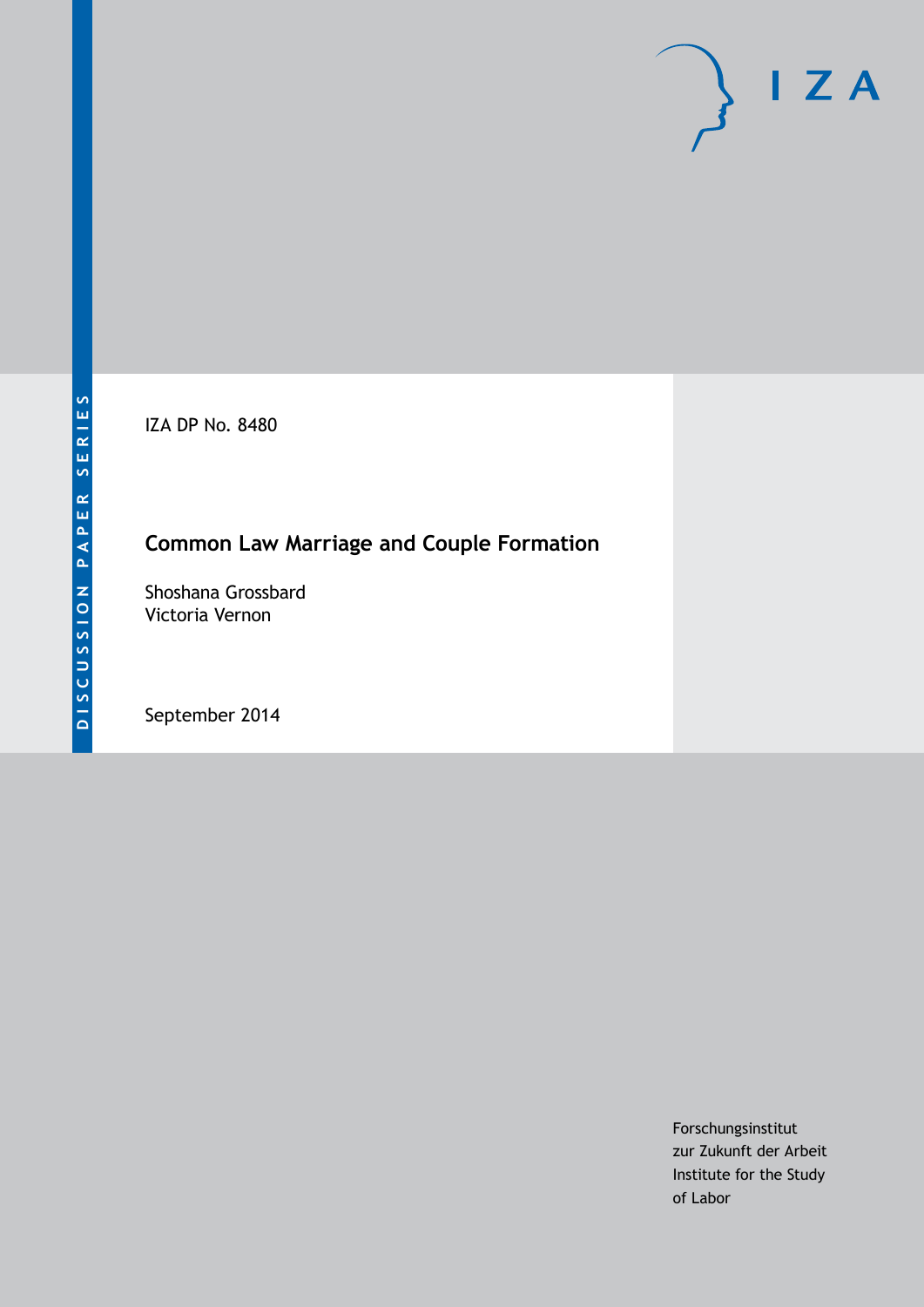# **Common Law Marriage and Couple Formation**

### **Shoshana Grossbard**

*San Diego State University and IZA*

### **Victoria Vernon**

*Empire State College, New York*

Discussion Paper No. 8480 September 2014

IZA

P.O. Box 7240 53072 Bonn Germany

Phone: +49-228-3894-0 Fax: +49-228-3894-180 E-mail: [iza@iza.org](mailto:iza@iza.org)

Any opinions expressed here are those of the author(s) and not those of IZA. Research published in this series may include views on policy, but the institute itself takes no institutional policy positions. The IZA research network is committed to the IZA Guiding Principles of Research Integrity.

The Institute for the Study of Labor (IZA) in Bonn is a local and virtual international research center and a place of communication between science, politics and business. IZA is an independent nonprofit organization supported by Deutsche Post Foundation. The center is associated with the University of Bonn and offers a stimulating research environment through its international network, workshops and conferences, data service, project support, research visits and doctoral program. IZA engages in (i) original and internationally competitive research in all fields of labor economics, (ii) development of policy concepts, and (iii) dissemination of research results and concepts to the interested public.

IZA Discussion Papers often represent preliminary work and are circulated to encourage discussion. Citation of such a paper should account for its provisional character. A revised version may be available directly from the author.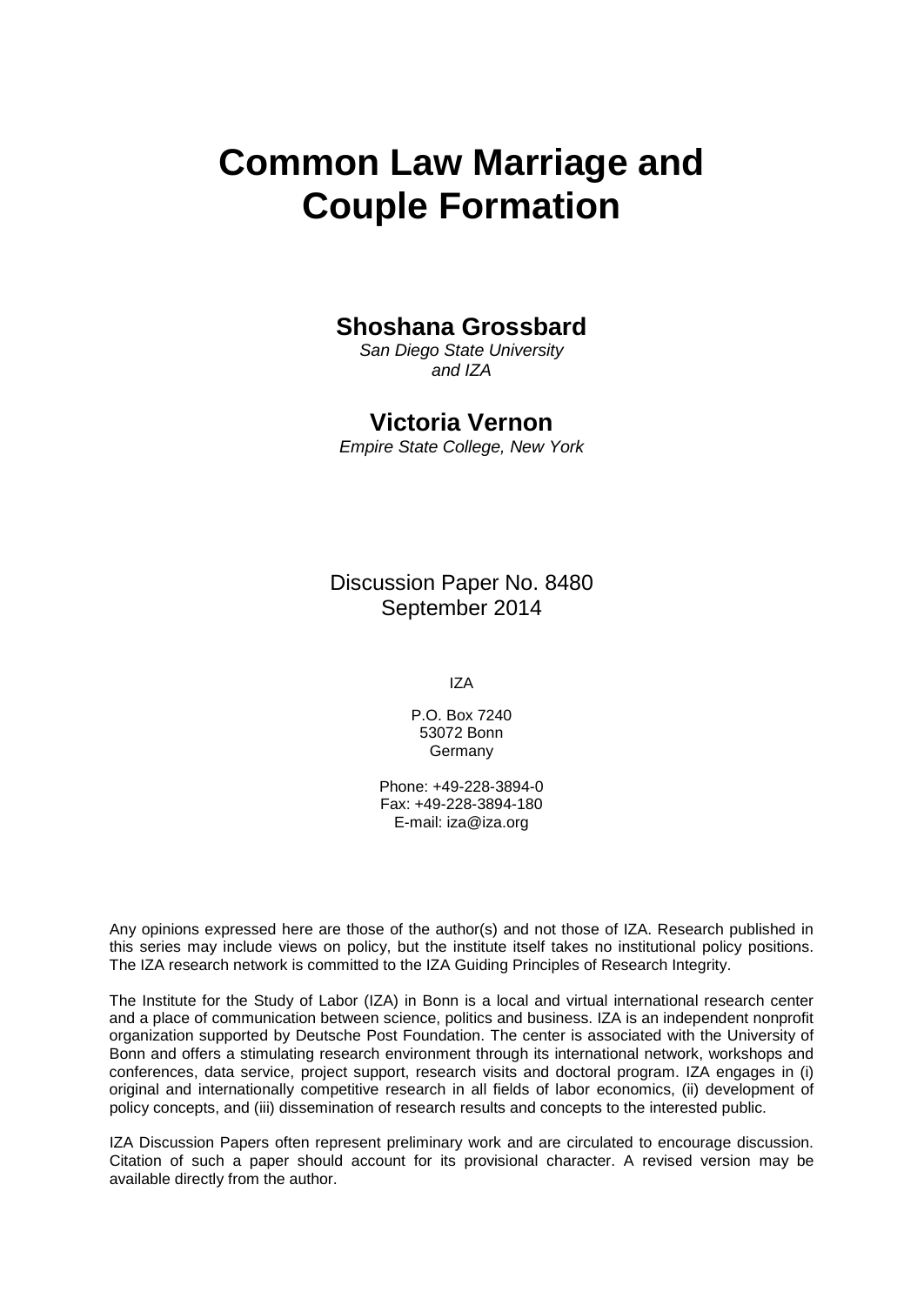IZA Discussion Paper No. 8480 September 2014

# **ABSTRACT**

## **Common Law Marriage and Couple Formation**

The Current Population Survey is used to investigate effects of Common Law Marriage (CLM) on whether young US-born adults live in couples in the U.S. CLM effects are identified through cross-state and time variation, as some states abolished CLM over the period examined. Analysis based on Gary Becker's marriage economics helps explain why CLM affects couple formation and does so differently depending on education, sex ratios and parent status. CLM reduces in-couple residence, and more so for childless whites and where there are fewer men per woman. Effects are larger for college-educated men and women without college.

JEL Classification: J10, J12, J16

Keywords: Common-Law Marriage, couple, couple formation, marriage, cohabitation, Gary Becker

Corresponding author:

Shoshana Grossbard Department of Economics San Diego State University San Diego, CA 92182-4485 USA E-mail: [shosh@mail.sdsu.edu](mailto:shosh@mail.sdsu.edu)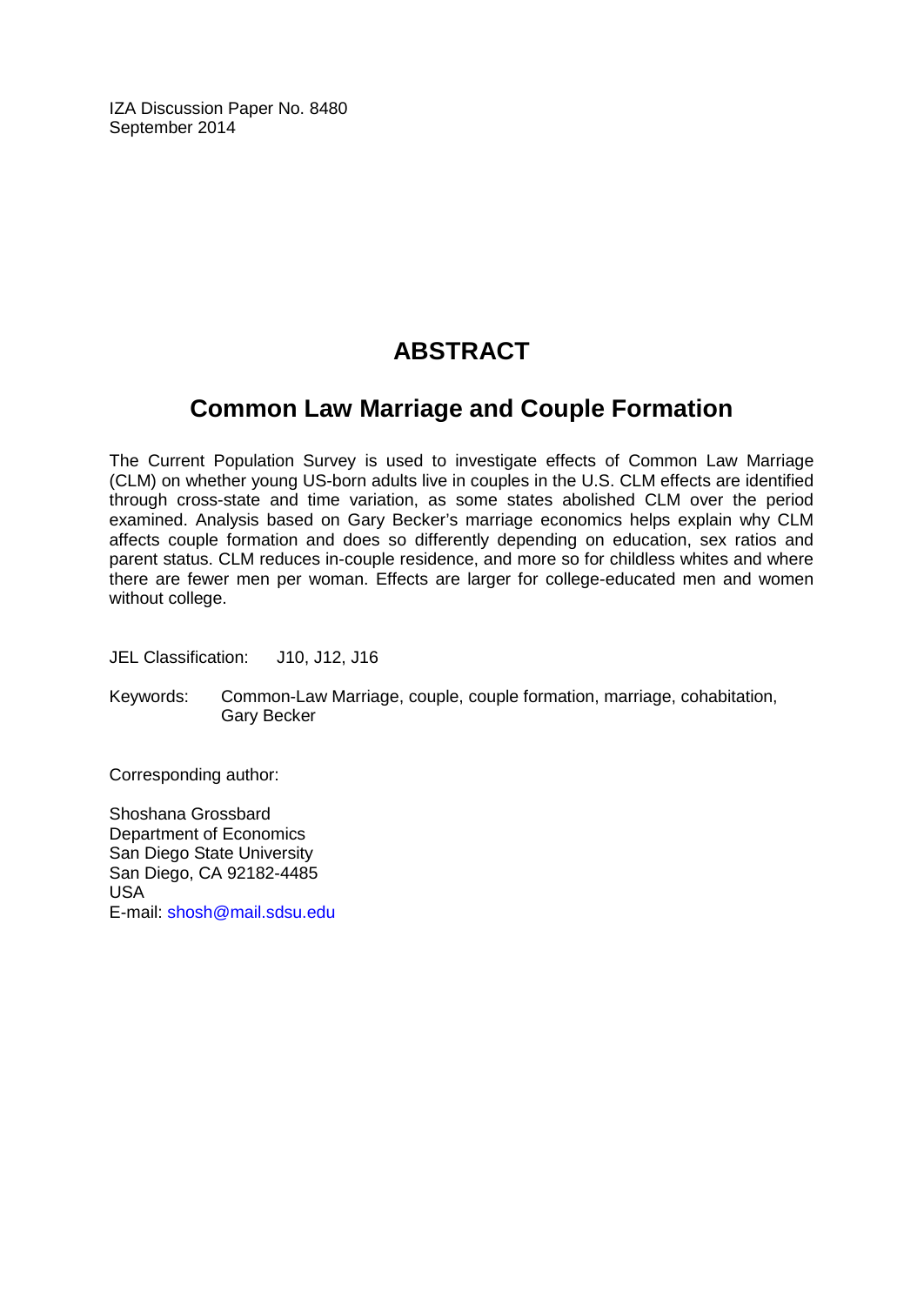#### **Common Law Marriage and Couple Formation**

#### **1. Introduction**

The last few decades have witnessed a movement from marriage towards (unmarried) cohabitation. For example, 48% of over 12,000 women interviewed in 2006–2010 for the National Survey of Family Growth cohabited with a partner at a first union, compared with 34% of women in 1995.<sup>1</sup> About 41% of all children in this country are born to unmarried mothers, including a quarter of all births to mothers who cohabit with their partner (National Vital Statistics Report, 2014). In our sample, couple formation rates have decreased during this period: in 1995 43% of men ages 18 to 35 and 50% of women the same age resided in couple; by 2011 these percentages had dropped to 37% and 44%.

A major reason why couples are formed is to provide a protective environment for children. From the point of view of child advocacy the distinction between parents living in couple and single parents is crucial. Children born to single mothers typically grow up with less of a father's presence in their lives than children born to a cohabiting unwed couple (see Mincy and Oliver 2003). Relative to children raised by a mother and a father, children raised by a single parent often achieve less in terms of school performance (McLanahan and Sandefur 1994, McLanahan and Sigle-Rushton 2004) and have higher rates of depression and crime participation (Hobcraft 1998, Sigle-Rushton et al. 2005). Couple formation also matters due to its impact on the demand for goods and services such as housing and childcare. In this paper we examine whether incouple residence, marriage, and cohabitation rates can be associated with variation in the statelevel availability of Common Law Marriage (CLM).

Several US states offer their heterosexual residents this additional way of organizing their living-together arrangements. CLM does not require a marriage certificate or ceremony, it can be established when couples cohabit and hold themselves out as spouses by calling each other husband and wife in public, using the same last name, filing joint tax returns, or declaring their marriage on applications, leases, birth certificates and other documents. Cohabiting couples who have a child are almost certainly considered "married" in a CLM state. In the event of separation, such couples go through a regular divorce. There are no rules regarding cohabitation time required for common law marriage. A short term cohabiting relationship may also be called "marriage" if both spouses agree. One peculiar feature of CLM is that it does not exist until claimed by one of the partners. Otherwise CLM is like marriage, including its acceptance by all other states and government institutions dealing with tax collection and redistribution of income.

Data availability on CLM is a problem. There is virtually no official data on CLM marriages published by state or local governments, even though some counties encourage residents to register their CLMs.<sup>2</sup> The internet contains a lot of information and legal advice for couples about CLM, so we know it is practiced.<sup>3</sup> Some indication of CLM's prevalence can be derived

<sup>2</sup> Travis county in Texas offers CLM couples to full out a Vital Statistics form, which suggests that some CLMs are recorded among New Marriages: [http://www.co.travis.tx.us/dro/common\\_law.asp](http://www.co.travis.tx.us/dro/common_law.asp)

 $\overline{a}$ 

<http://www.answers.com/topic/common-law-marriage> ;

Common Law Marriage Handbook for government employees who handle claims:

<sup>&</sup>lt;sup>1</sup> In 2002 40% of first premarital cohabitations among women transitioned to marriage by 3 years (Goodwin et al. 2010).

<sup>3</sup> Popular sites with information on CLM:

[http://video.about.com/marriage/How-to-Qualify-for-a-Common-Law-Marriage.htm;](http://video.about.com/marriage/How-to-Qualify-for-a-Common-Law-Marriage.htm) 

[http://www.unmarried.org/common-law-marriage-fact-sheet.html;](http://www.unmarried.org/common-law-marriage-fact-sheet.html)

[http://www.dol.gov/owcp/energy/regs/compliance/PolicyandProcedures/CommonLaw\\_Marriage.pdf](http://www.dol.gov/owcp/energy/regs/compliance/PolicyandProcedures/CommonLaw_Marriage.pdf)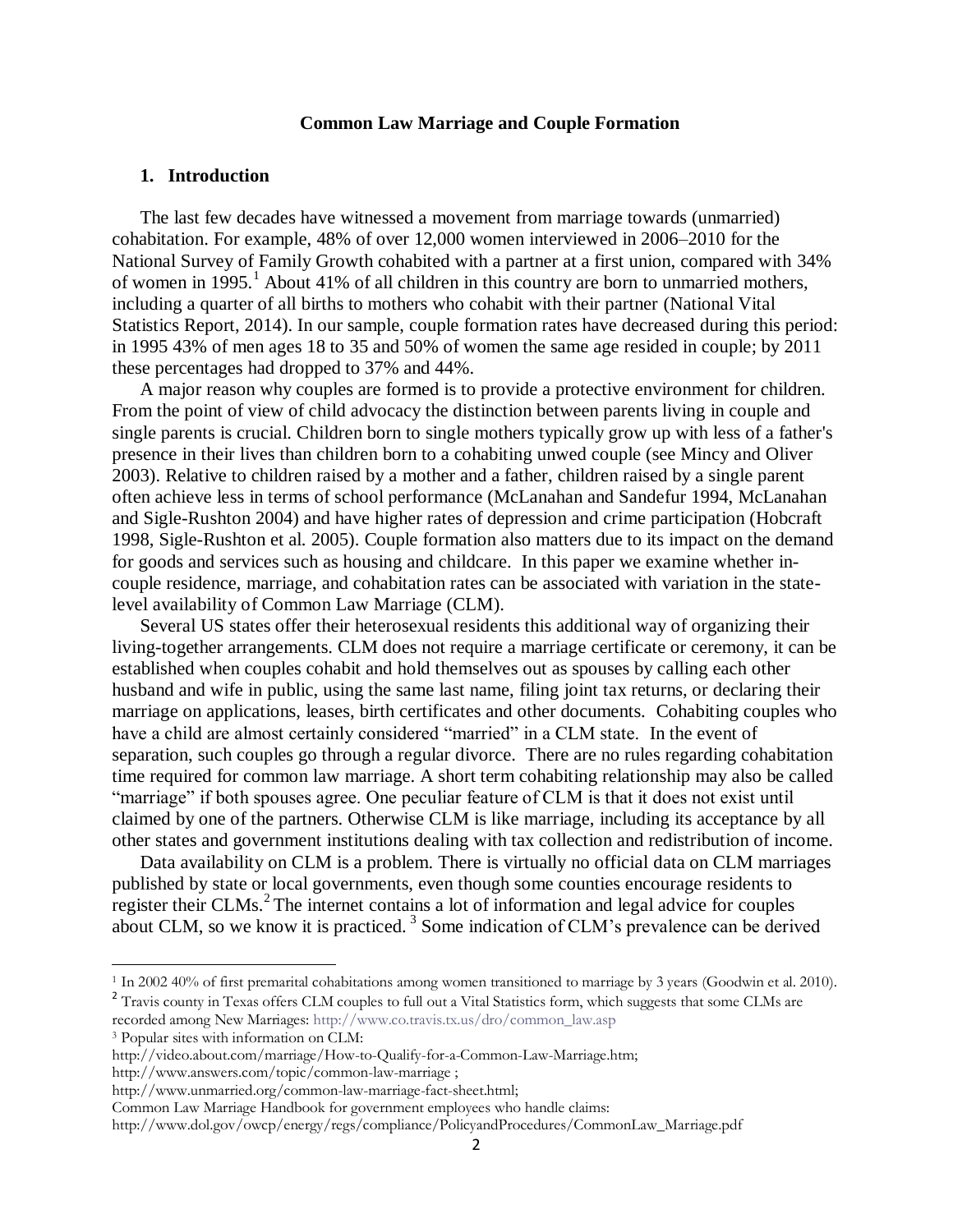from a legal historian's reporting of about one hundred legal CLM–related judgments being issued each decade in each state at the federal level (Lind, 2008).

We circumvent this data problem by exploiting cross-state variation in CLM and changes over time. Most US states recognized CLM in the past but have abolished this form of marriage. As of 2014, common-law marriage could be contracted in 11 states: Alabama, Colorado, Iowa, Kansas, Montana, New Hampshire (only posthumously for purposes of inheritance), Oklahoma, Rhode Island, South Carolina, Texas, and Utah, as well as in the Navajo Nation and in the District of Columbia. Over the period covered by our data—1995 to 2011--CLM was abolished by Idaho (1996), Georgia (1997), and Pennsylvania (2005), thus providing us with a quasiexperiment.

Our analysis includes the derivation of predictions regarding the effect of CLM on couple formation based on Gary Becker's (1973) demand and supply model of marriage.<sup>4</sup> Becker's pioneering economic theory of marriage is part of his economic approach to the family, one of his contributions highlighted by the Nobel prize committee. Our model leads us to predict that CLM will be associated with lower couple formation rates and that the extent of CLM's effect will depend on education, sex ratios, and parental status. The model assumes traditional gender roles, with women more involved in home production than men, and also predicts gender differences in the effects of CLM on subgroups of the population.

Previous research has linked variation in legal regimes to outcomes related to couple formation, dissolution, and fertility. Empirical U.S.-based research has tested whether the emergence of no-fault and unilateral divorce has affected divorce rates (e.g. Peters 1986, Friedberg 1998, and Wolfers 2006), marriage rates (e.g. Alesina and Guiliano 2007, Rasul 2006), and couples' investments in marriage-specific capital such as spouse's education and children (Stevenson 2007). Halla (2013) showed that the introduction of joint custody increased marriage rates, overall fertility (including a shift from non-marital to marital fertility), and divorce rates for older couples. Leturcq (2011) has studied how the introduction of PACS (civil unions) in France in 1999 has affected marriage and Guttierez and Suarez Becerra (2012) studied its effect on fertility. Variations in laws regulating division of property in case of dissolution have helped explain the likelihood that women are out-of-couple when they give birth (Ekert-Jaffe and Grossbard 2008). However, to the best of our knowledge ours is the first study examining the effect of CLM laws on couple formation. Elsewhere (Grossbard and Vernon forthcoming) we analyzed effects of CLM on labor supply.

Sex ratios play a central role in our model, as they have in Becker's (1973) Demand and Supply models of marriage and in earlier empirical research on couple formation (e.g. by Heer and Grossbard-Shechtman 1981, Lichter et al. 1992, and Angrist 2002). Higher sex ratios tend to be associated with higher marriage rates and shifts from cohabitation to marriage (Grossbard-Shechtman 1993).

Our models assume that state laws regarding CLM and changes in those laws are known to state residents. The wealth of information online supports this assumption. We use individuallevel data for US-born men and women ages 18-35 based on the Current Population Surveys (CPS) for the period 1995-2011, focusing on US-born individuals to increase the likelihood that respondents in our sample are familiar with this law based on the experience of older community members. We exclude foreign-born respondents who may have been unaware of CLM laws when they decided to form a couple. In some of our models we assume that such legal knowledge is transmitted immediately: no lags are introduced. In other models we relax that

 $\overline{\phantom{a}}$ 

<sup>4</sup> Only one of Becker's Demand and Supply models of marriage appears in Becker's (1981) *Treatise on the Family*.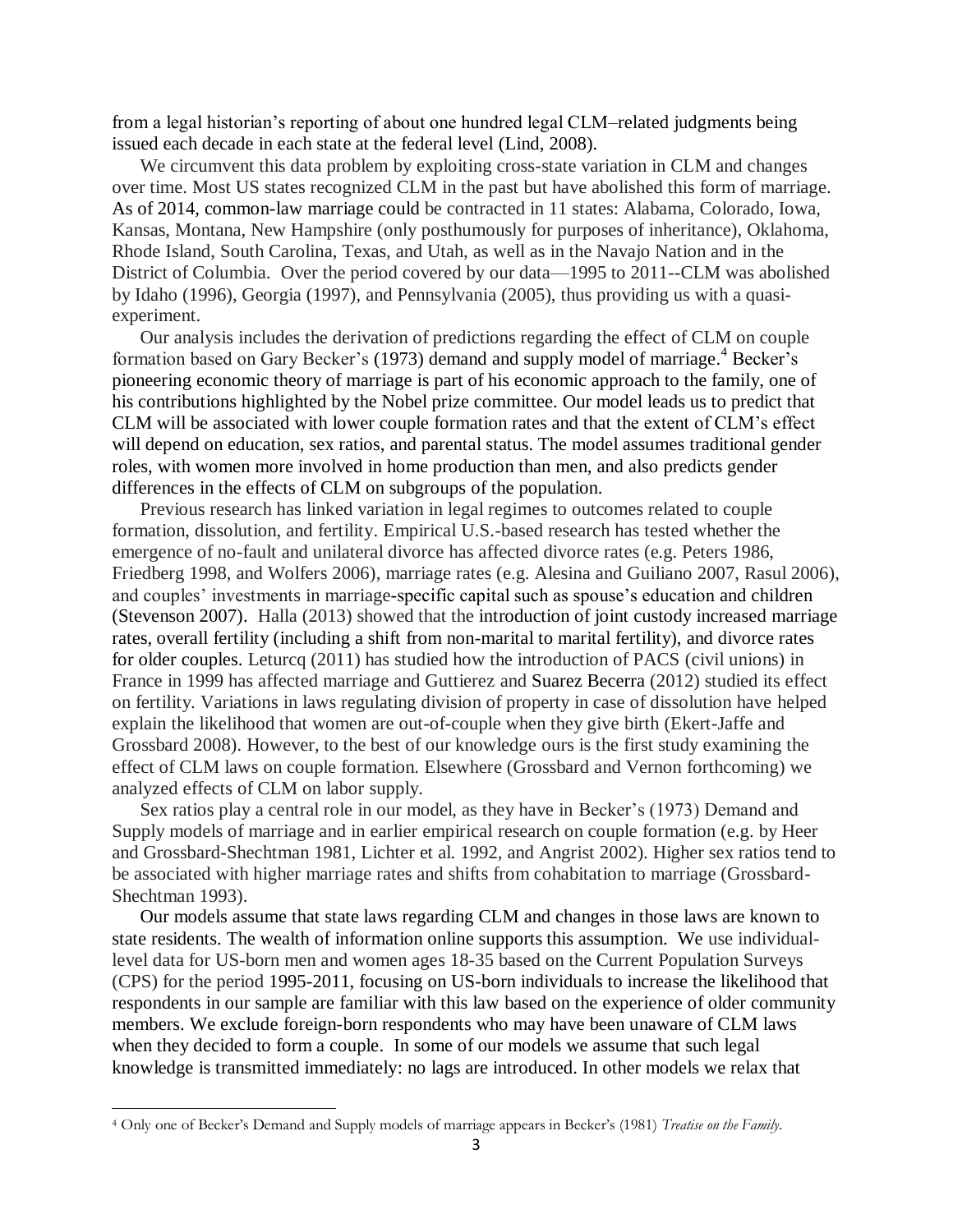assumption and exclude three years of data after the abolition of CLM in each of the relevant states. We limit our analyses to respondents under age 36, as they are most likely to be entering marriage.

Consistent with our predictions, we find that CLM is associated with lower rates of in-couple residence, especially for whites in states with low sex ratios. CLM's effect on women varies negatively with college education: more educated women's probability of being in couple is less affected by CLM. The opposite is the case for men: if they have a college education their probability of being in couple is more affected by CLM. Childless men and women are more likely to respond to changes in CLM. Our demand and supply model of marriage helps us explain these findings.

#### **2. Why would CLM affect couple formation?**

The following predictions are based on a demand and supply model of marriage inspired by Becker (1973). It also incorporates the concept of *Work-In-Household (WiHo)* defined as household production work of benefit to a spouse/partner and that may include activities such as parenting and meal preparation (see Grossbard-Shechtman 1984).<sup>5</sup> It is assumed that people demand and/or supply this type of work. A couple may sometimes exchange WiHo, but if one partner works relatively more in WiHo the other may 'pay' for WiHo in the form of an intracouple transfer. A higher price means that the individual WiHo-worker obtains more access to the gain from marriage and has higher bargaining power. Marriage markets are viewed as markets for WiHo. It is assumed that heterosexuality prevails and that there are many interrelated WiHo markets defined by personal characteristics of men and women (such as education and age). Each WiHo market establishes an equilibrium implicit "price" as in Becker' (1973) markets for wives or husbands.<sup>6</sup>

The price a partner pays to a cohabiting WiHo worker may be lower than the price a spouse pays to a married WiHo worker due e.g. to fewer benefits in case of death or divorce (Grossbard, Mincy and Huang 2005). To the extent that a CLM law offers more material benefits to some WiHo workers than they would otherwise get based on the market price of their work, it can be viewed as the equivalent of a minimum wage law. It is as if the state says: "WiHo workers can't just get the low price cohabitants typically get: it has to be the price paid in marriage if the WiHo worker wants it."

When traditional gender roles prevail women tend to be the WiHo workers. Women's willingness to form a couple is based on their supply of WiHo and is a function of their willingness to work in WiHo at different 'prices<sup>?</sup>.<sup>7</sup> Those benefiting from WiHo and possibly 'paying' for it are then men. With traditional gender roles these are men. They could pay with love, but most women also expect a material compensation for the WiHo they supply. Men thus have a demand for WiHo reflecting their willingness to pay for women's WiHo in the form of transfers of some of their higher personal income or of goods consumed by the WiHo-worker. The demand is downward-sloping: the more expensive WiHo, the more men will look for substitute ways of fulfilling their needs for clean clothing, meals, etc. Men will prefer to pay less for women's WiHo; women will prefer to earn more for that kind of work. These conflicting interests possibly lead to bargaining within traditional heterosexual couples. Equilibrium prices

 $\overline{a}$ 

<sup>5</sup> WiHo may also benefit the self. More on this Beckerian theory of marriage can be found in Grossbard (forthcoming).

<sup>6</sup> Choo and Siow (2006) also have marriage markets establishing prices for men and women interested in marriage.

<sup>&</sup>lt;sup>7</sup> Men may also supply WiHo to their wife, especially if they earn less than she does.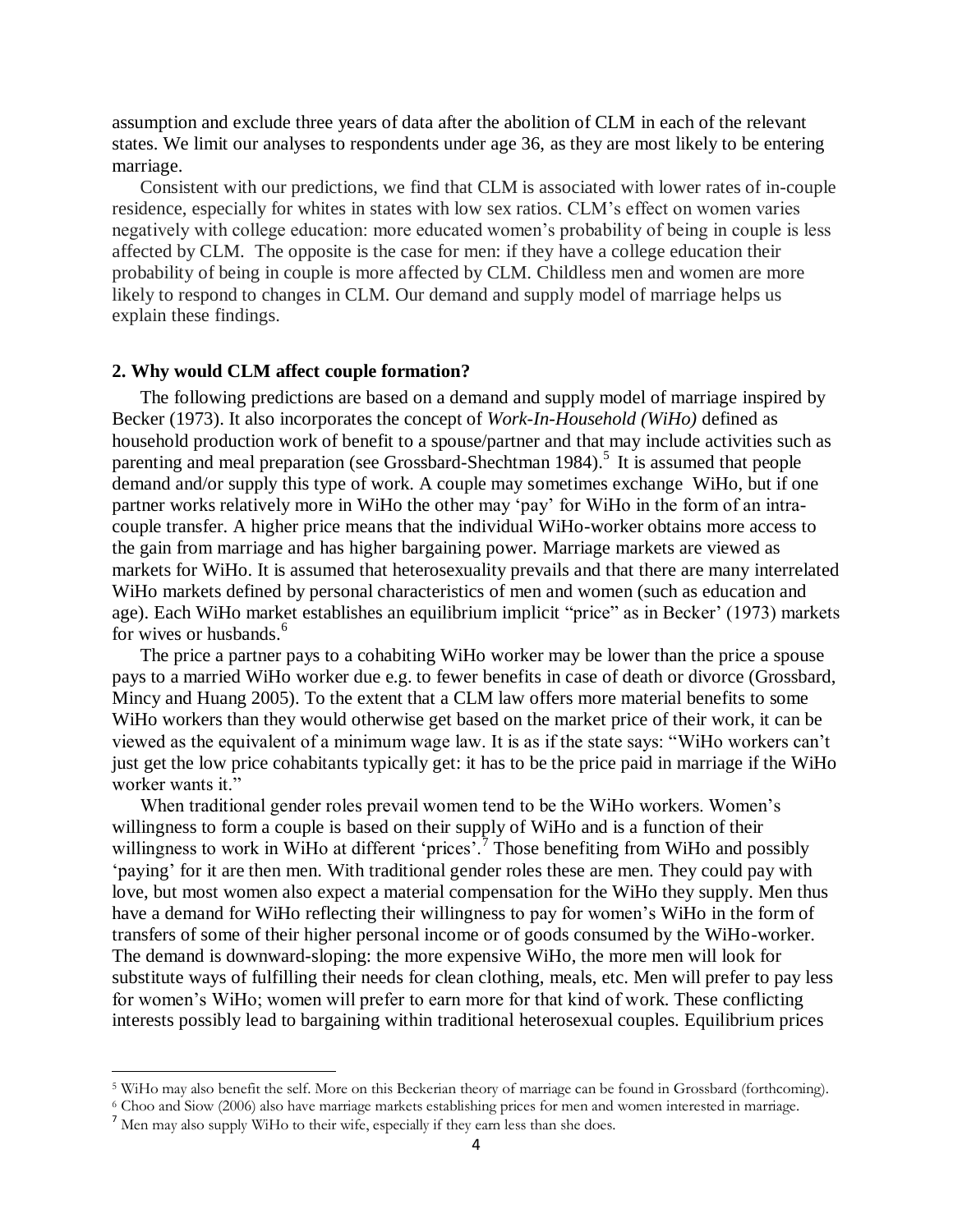for WiHo are established at the intersection of aggregate demand and supply in each marriage market defined as a market for WiHo.

In the context of traditional gender roles this implies that CLM laws make som men pay more for women's WiHo than they otherwise would. They can't just 'hire' women doing WiHo work in return for a cohabitation contract offering low legal protection. It has to be marriage whenever the WiHo worker wants it. This forces men to move up their downward-sloping demand for WiHo and ask for a smaller amount of WiHo at the higher WiHo price. At the same time a higher WiHo price is expected to increase women's willingness to enter marriage or cohabitation: they will move up on their upward-sloping supply of WiHo.

Figure 1 represents a market for WiHo supplied by women; *h* denotes WiHo; *y* denotes its price; Supply *S* is by women and demand *D* is by men. It is assumed that many women are sufficiently alike to be substitutable and the same is true for many men. CLM amounts to a minimum price of WiHo *ymin* set above the market-clearing *y*. At this higher *y* women are willing to work more at WiHo in marriage or cohabitation, as they move up their supply of WiHo. However, at the higher *ymin* men are less willing to obtain WiHo than they were at the market-clearing price. Men move up their demand curve as a result of both a price effect and an income effect.

At the new equilibrium associated with CLM and *ymin* the total amount of WiHo supplied will be the amount demanded and will be less than the amount of WiHo supplied in market equilibrium without CLM. The total number of women employed in WiHo is likely to shrink, implying

#### *Prediction 1. Under CLM there will be less couple formation.*

As long as monogamy prevails overall effects of CLM on couple formation of men and women are likely to be similar. However, if we examine the probability of couple formation for a more restricted group, we may find differences for men and women as they may not necessarily form couples with others sharing a particular characteristic.

CLM's effect on couple formation is likely to vary with a number of individual characteristics associated with different marriage market conditions and expected sensitivity to CLM laws.

First, CLM laws are expected to have more impact where traditional gender roles are more likely to be in effect. Where women are more likely to be paid for their WiHo, the analysis presented here is more likely to hold. A minimum *ymin* is more likely to cause drops in couple formation rates. In contrast, if heterosexual women don't get paid for their WiHo anyways, CLM will not have much of an effect on couple formation.

In the U.S. blacks and whites tend to participate in separate markets for marriage and cohabitation, interpreted here as WiHo markets. Most economic analyses of marriage in the U.S. are therefore performed solely for whites (e.g. Oreffice 2014) or for blacks (e.g. Hamilton et al. 2009) or samples are separated by ethnicity (e.g. Lichter et al. 1992). The WiHo model will apply more to whites than to blacks to the extent that white women are more likely to be paid for their WiHo than black women.

Time spent on chores is a possible indicator of WiHo time and there is a wider gap between the average amount of time white men and women spend on chores relative to the corresponding gap for blacks (Grossbard, Gimenez and Molina forthcoming). Husbands and partners of white wives also tend to earn more than husbands or partners of black women. Combined, these gender and race differentials suggest that white women are more likely to get paid for their WiHo than black women. In fact, Cherry (1998) has modeled marriage among blacks as involving women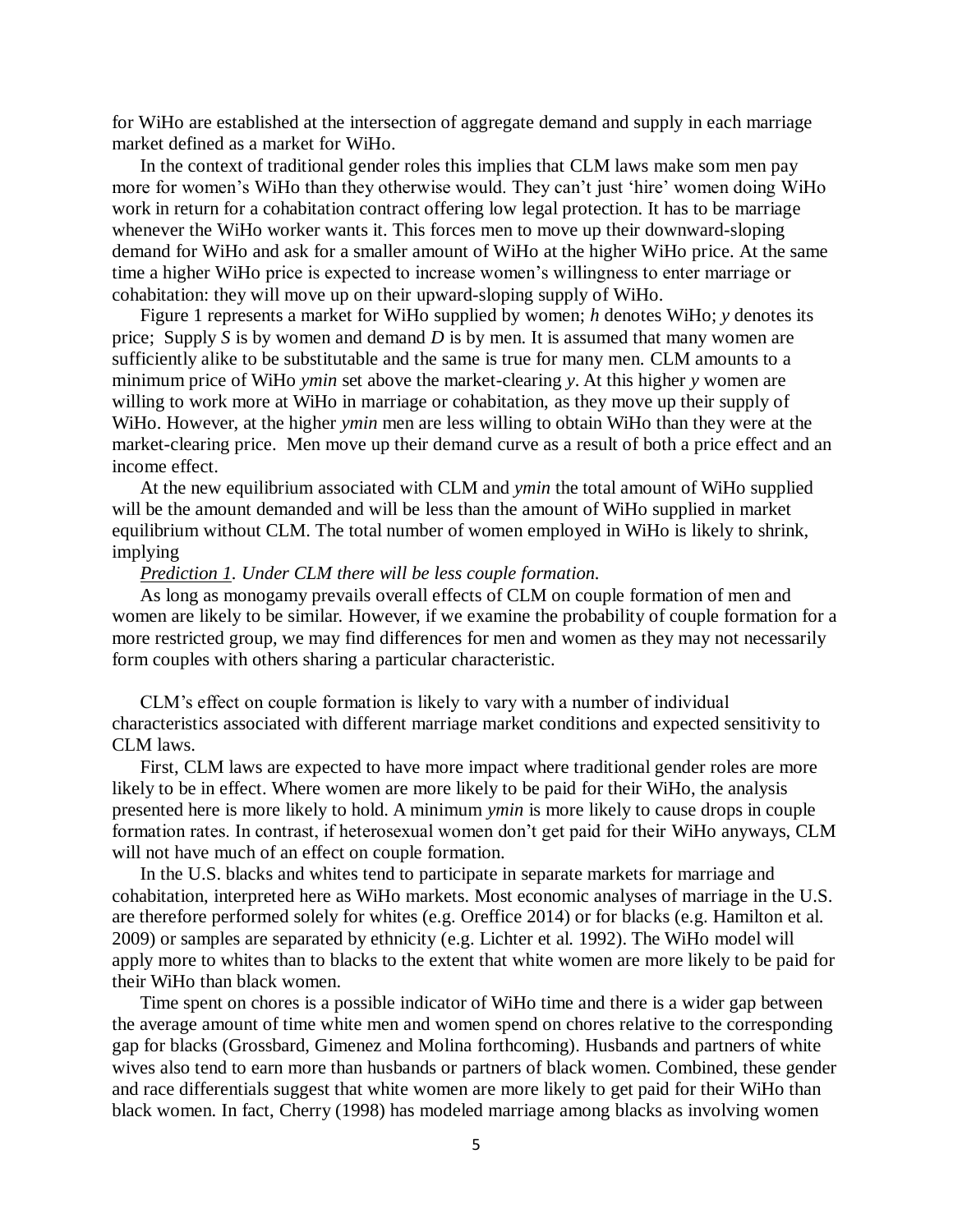paying men. To the extent that the model presented above applies to whites better than to blacks it follows that:

*Prediction 2. Drops in couple formation associated with CLM are likely to be larger for whites than for blacks.* 

Educated WiHo workers are likely to be more productive. This helps explain why relative to the non-educated, the educated are more likely to form couples (Brien and Sheran 2003). Higher demand for educated WiHo workers is also expected to raise the unobserved price of WiHo relative to that of spouses with low education. Therefore to the extent that women do more WiHo than men, when a minimum price of *y* is imposed it is expected to affect the women with low education more than women with higher education whose *y* may already be above the *ymin*. Therefore a minimum *y* due to CLM is likely to affect WiHo workers with low education more, and:

*Prediction 3. Drops in couple formation associated with CLM are likely to be larger for women without a college education than for women who are college-educated.*

However, for men who are paying for WiHo, if they are more educated and their income is higher, by setting more claims to their future earnings CLM entails potentially more costs: they may have to share a higher income in case of separation, for example. Therefore

*Prediction 4. Drops in couple formation associated with CLM are likely to be larger for men with a college education than for men without that education.*

Predictions 3 and 4 regarding education apply to men as well as women, both as WiHo workers and as employers of WiHo. The more they are likely to be on the employer side, the more education is likely to discourage couple formation.

Another group of women who are likely to obtain low market prices for their WiHo are women living in areas with low sex ratios. Low sex ratios mean that there are relatively few men for every woman wanting to marry, implying a relatively low demand for WiHo. Consequently, the price of WiHo is expected to be lower when sex ratios are lower. In cultures where brideprice and/or dowry are observed, this means a shift from brideprice (men pay) to dowry (women pay). In that vein Francis (2011) found that when sex ratios were lower in Taiwan brideprice was observed less often and dowries were more common. In the U.S. we only have implicit WiHo prices, but nevertheless, a minimum price for women's WiHo, *ymin,* is expected to have a more negative effect on couple formation prospects of women in markets with low price *y* (and low sex ratios) relative to its effect for women in markets with high *y* and high sex ratios:

*Prediction 5. Drops in women's couple formation associated with CLM are likely to be larger in low sex ratio areas than in high sex ratio areas.*

The last distinction we make is between parents and those who don't have children. It is expected that relative to childless respondents, parents will do more WiHo work and are likely to get paid more for their WiHo by their partner or spouse. However, if their *y* is high to start out with, they may not be affected by a minimum 'price' *y* implied by CLM.

Therefore a minimum *y* taking the form of CLM laws is most likely to affect couple formation among those who don't have children:

*Prediction 6. CLM is more likely to be associated with a lower likelihood of being in couple in the case of childless respondents than in the case of those who are parents with children present.*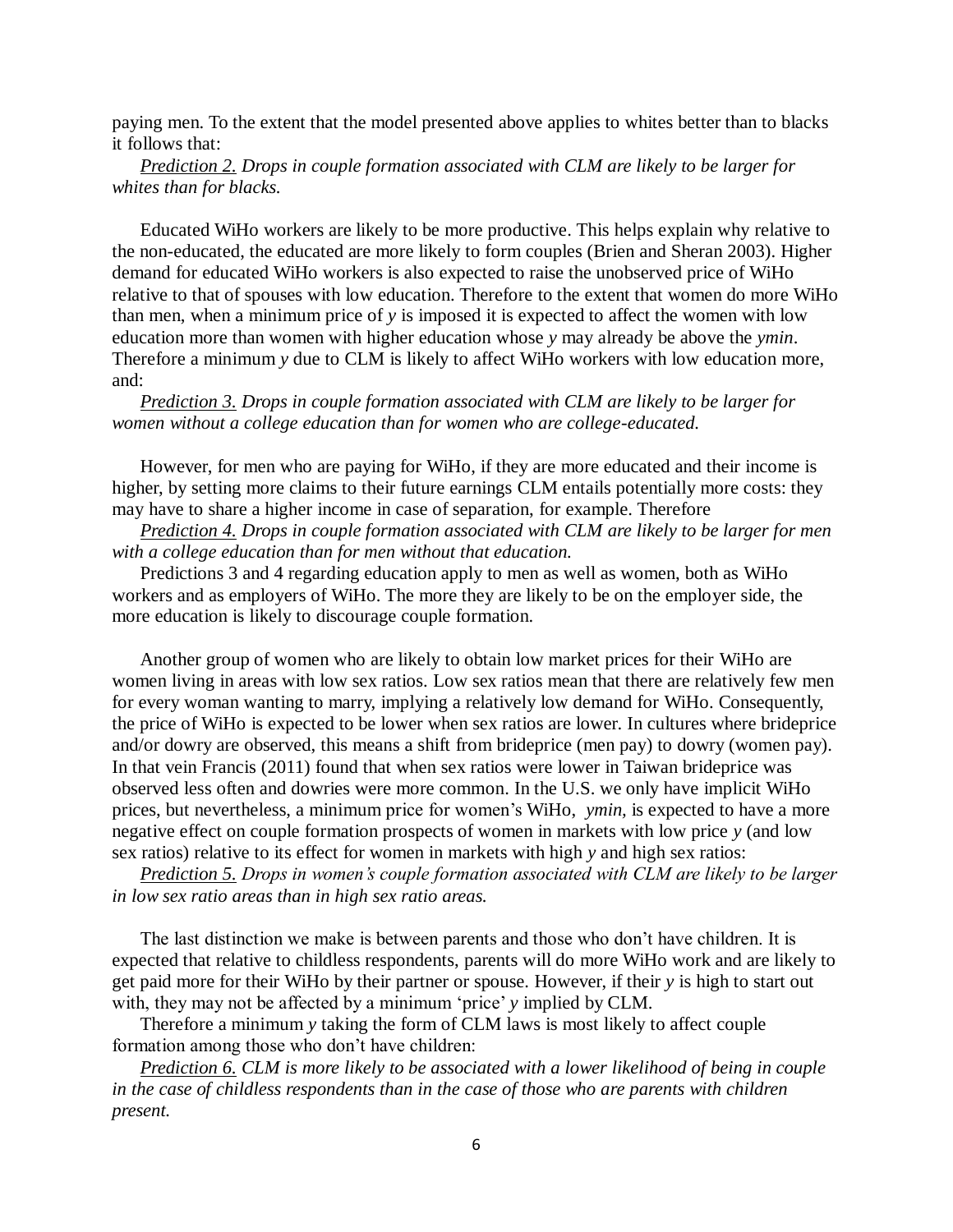This model can also help explain labor supply: the women who do have a ' WiHo job'—and therefore are observed to be in couple--are expected to get paid more for their WiHo if CLM is available than if it is not. Consequently, they will have a higher reservation wage and lower labor supply if CLM is available. Evidence supporting this prediction for a number of labor supply measures is reported in Grossbard and Vernon (2014).

#### **3. Data and Sample Means**

We analyze micro data from the March Current Population Surveys<sup>8</sup> (CPS) for the period 1995-2011 to estimate individual probabilities of being in couple, being married and cohabitation. This is a large nationally representative dataset with information on demographic characteristics, labor market status, and identifiable cohabiting relationships. Three states abolished CLM over the period covered by this data set: Idaho (1996), Georgia (1997), and Pennsylvania (2005). A drawback of the CPS is that not all cohabiting couples can be identified prior to 2007: until that date only relationships between household heads and their partners were recorded, while other household members were assigned either married or single status. Therefore our sample will underestimate the share of cohabiting couples in the population for 1995-2006. This should not be a problem, because our variable of interest is not the time trend but the difference between CLM and non-CLM states, as long as the designation of a household head and the composition of other family members do not vary systematically by CLM status.

We select all US-born men and women for we want to exclude individuals who possibly made their marriage decision in another country. Excluding non-US citizens resulted in a disproportionate loss of married individuals since first generation immigrants are more likely to be married and less likely to cohabit compared to the rest of the US population. This selection affected the Hispanic sample the most: it shrank by more than one-third.

We choose to focus on young individuals aged 18 to 35. Younger people are more likely to be affected by the change in the marriage law as they are more likely to transition in and out of marriage and cohabitation. We also drop same-sex cohabiting couples. Our sample includes 321,917 women and 292,376 men, of which around 21.5% live in CLM states.

Sample means are presented in Table 1. It can be seen that CLM states have a higher proportion of married and a lower proportion of cohabiting residents. Respondents from CLM states are on average less educated, less likely to be enrolled in college, are more likely to have children and be Hispanic. CLM states have lower unemployment rates, lower median household income, less generous welfare payments and slightly lower sex ratios. All differences by CLM status are statistically significant at 5% due to large samples.

Figure 2 presents women's age profiles of marriage, cohabitation and in-couple residence (either marriage or cohabitation), extending beyond our sample's age, to age 44. Relative to non-CLM states, for all age groups there is a higher share of married and lower share of cohabiting women in CLM states. Cohabitation rises from 3% at age 18 to about 12% at age 24 and then declines back to 4% by age 44. The marriage profile is much steeper: starting at 3% at age 18, one third of women by age 24, and covering over 60% by age 32. After age 32 the marriage profile flattens and only grows by 7% percentage points between ages 32 and 44. The age-marriage and age-cohabitation profiles indicate that at all ages women are more likely to be married and less likely to cohabit in CLM states. The last panel indicates that in CLM states

 $\overline{a}$ 

<sup>8</sup> https://cps.ipums.org/cps/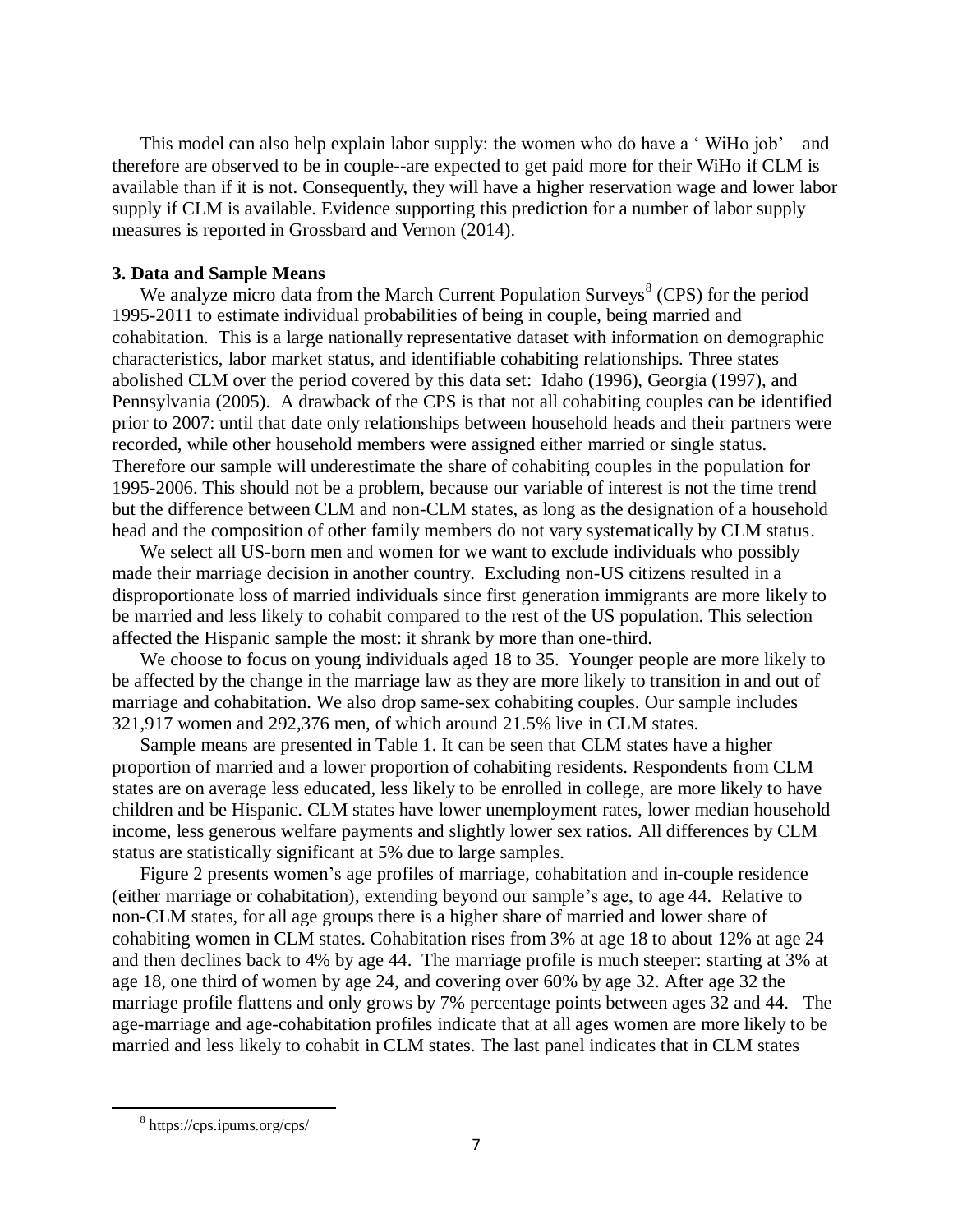women are more likely to be in couple than in non-CLM states until around age 32. After that, there is no visible CLM differential in in-couple residence.

Between 1995 and 2011 the percentage of women ages 18-35 residing in couples even decreased in all three states that abolished CLM; the percentage of men in couples decreased in Georgia and (very slightly) in Pennsylvania. It grew slightly in Idaho (from 48% to 50%). Figure 3 presents shares of white women and men who reside in couples. That share decreased slightly over time in non-CLM states for men and women. CLM states have higher shares of men and women who live in couples. We notice above-average rates for Idaho and below-average rates for Pennsylvania. The graphs suggest that couple formation may have increased in Idaho and decreased slightly in Georgia and Pennsylvania after the abolition of CLM.

Figure 4 shows that relative to Hispanic and black women white women are more likely to be in couple. In non-CLM states the in-couple residence rate for black women stands at 25%, amounting to less than half the rate for white women. Hispanic in-couple residence rates are much closer to those of whites. Similar proportions are obtained for CLM states.

#### **4. Empirical Strategy**

Our empirical strategy is to use the individual-level CPS data to estimate a series of models where *Y*, the outcome of interest, is a function of CLM and other determinants of a decision. For individual *i* from state *s* in year *t*, outcome *Y* is:

$$
Y_{\text{ist}} = \alpha CLM_{\text{st}} + \beta X_{\text{ist}} + \delta_{\text{s}} + \gamma_{\text{t}} + u_{\text{ist}} \tag{1}
$$

where *Y* is one of the following probabilities for the entire sample: probability of (1) being in a couple (either married or cohabiting), or (2) being married (versus unmarried). In addition, for a sample of unmarried respondents we estimate the probability of (3) cohabiting (versus being single). We estimate probit regressions for these three outcomes. Furthermore, as a robustness test, we estimate multinomial logit regressions of the log odds of being married or cohabiting relative to being single.

CLM, our variable of interest, is the indicator for whether the state of residence recognizes CLM in year *t*;

 $\delta_s$  are state fixed effects to account for unobservable differences in economic, legal, demographic and cultural environment that may affect individual choices, such as laws regarding child custody and religiosity;

 $\gamma_t$  are time dummies to capture the time trend; and

u<sub>ijt</sub> are i.i.d. error terms.

The vector of controls *X* consists of:

- a. Individual characteristics: a quadratic function of age, 4 dummies for educational level, dummies for black, Hispanic, Asian and other ethnicity, full-time and part-time student status, two indicators for metropolitan residence, central city and outside central city with non-metropolitan and non-identifiable as a reference group, and log of personal non-labor income. We chose not to include potentially endogenous total household income and presence of children.
- b. State characteristics: sex ratios calculated by respondents' age and ethnicity to reflect that most marriages are between people of the same ethnicity and that marriage market conditions vary by ethnicity. Sex ratios are computed by dividing the number of men in age groups 20-24,25-29,30-34,35-39 by the number of women two years younger; unemployment rate to account for economic conditions that may have had an impact on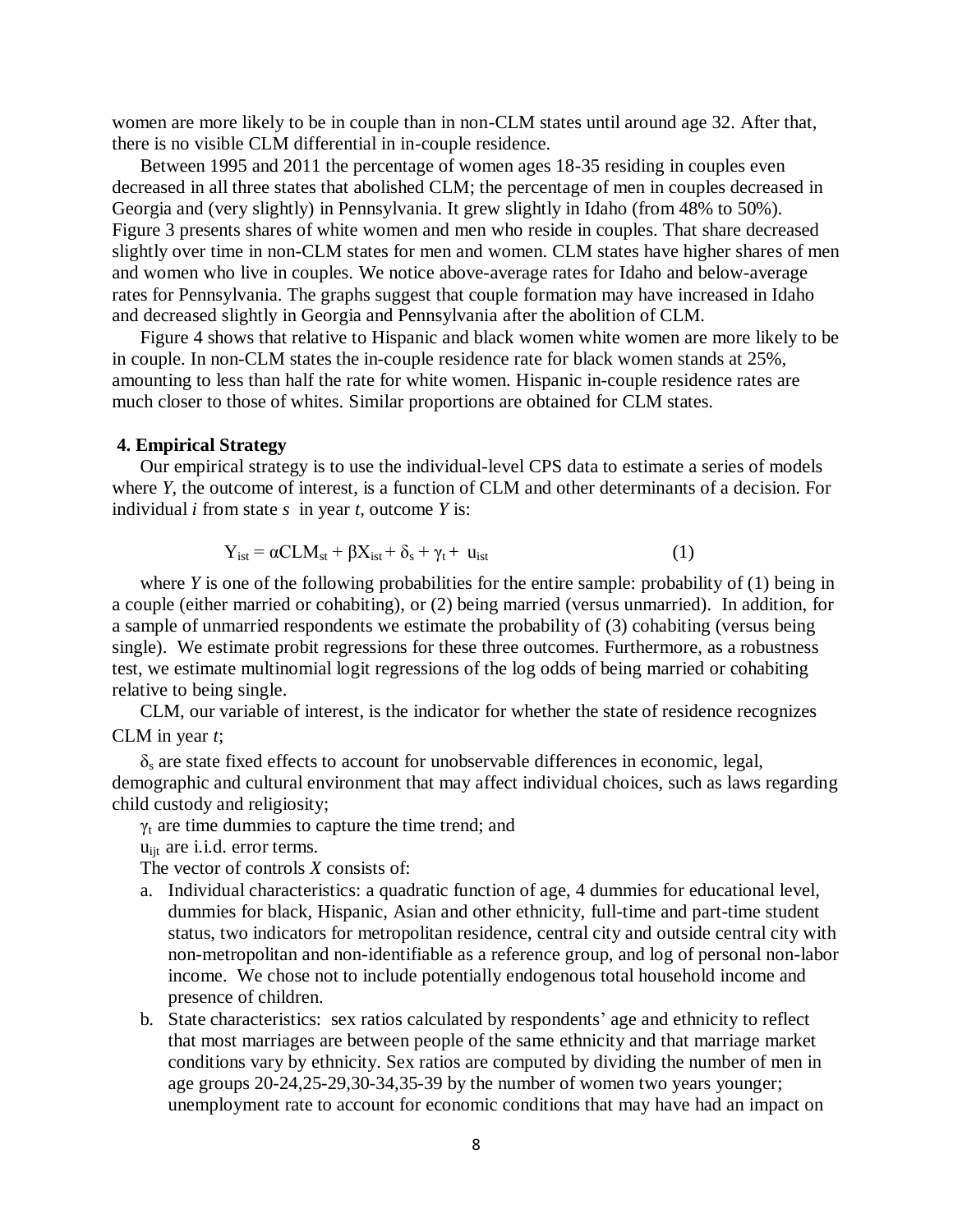couple formation; log of median household income to capture aggregate economic conditions and the cost of living; share of college-educated, urban, Hispanic and black population to adjust for differing marriage market conditions.

The full list of controls in vector X can be found in the Appendix where we show full estimates of equation (1) for the probability of being in couple. Standard errors are clustered by state/year to adjust for correlated standard errors that are likely to arise due to common random effects at the state-year level. This is a necessary step because the unit of observation is at the individual-level while the variation is at the state-level. Identification of a CLM effect arises through cross-state variation and variation over time as three states abolished CLM over the period examined.

If the availability of CLM increases couple formation, we will observe positive coefficient  $\alpha$ in the equation for the probability of being in a couple. If CLM increases the odds of being married or cohabit relative to staying single, the corresponding coefficients in the probit regressions for married and cohabiting will be positive. While our theory predicts that having a CLM option will discourage couple formation, it is an empirical issue to find out the actual effect of this law.

We estimate two versions of equation (1), Model 1, a basic model, and Model 2, a model where we replace time fixed effects with state-specific time trends and exclude 3 years after the abolition of the law by each state. The latter is done in order to relax the assumption of quick adjustment to changes in the law and quick couple formation (1996-99, 2005-07 are excluded). As an additional robustness test we also estimate the basic model with the same years excluded (but not state-specific time trends) and find that the results are similar to our Model 2, hence they are not presented.

We estimate most models for the entire sample including all ethnicities. In addition, we also present results for white respondents only. Ideally, we would have liked to also present separate results for other ethnic groups because most marriages are within the same race and there are reasons to believe that marriage market conditions differ for blacks, Hispanics, and whites. In our data, means and standard deviations of the dependent variables are significantly different for the white and black subsamples. However sample sizes of non-white groups are not sufficiently large for our difference-in-difference analyses. For example, there are fewer than 30 Hispanic men and women in each of the transition states in most years. As for black respondents, there are fewer than 100 observations per gender-year cell in Pennsylvania, and virtually none in Idaho. Furthermore, our theoretical predictions that require creating subsamples categorized by ethnicity, education, presence of children, and residence in high or low sex ratio states can only be tested for whites.

We present results separately for men and women. We expect that since monogamy prevails overall effects of CLM on couple formation of men and women will be similar. However, to the extent that we analyze smaller samples subdivided by personal characteristics, we expect gender differences in the effect of CLM due to different types of matching between men and women with different characteristics. Overall, men aged 18-35 are less likely to be in a couple than women, and if they are, they are more likely to be married and be in relationships with women of the same age group. If we find that despite these differences CLM affects couple formation among men and women in similar ways it implies that our results are more robust.

Results presented below include New Hampshire among CLM states, even though it only offers CLM in case of a partner's death. Excluding this state does not significantly alter our results.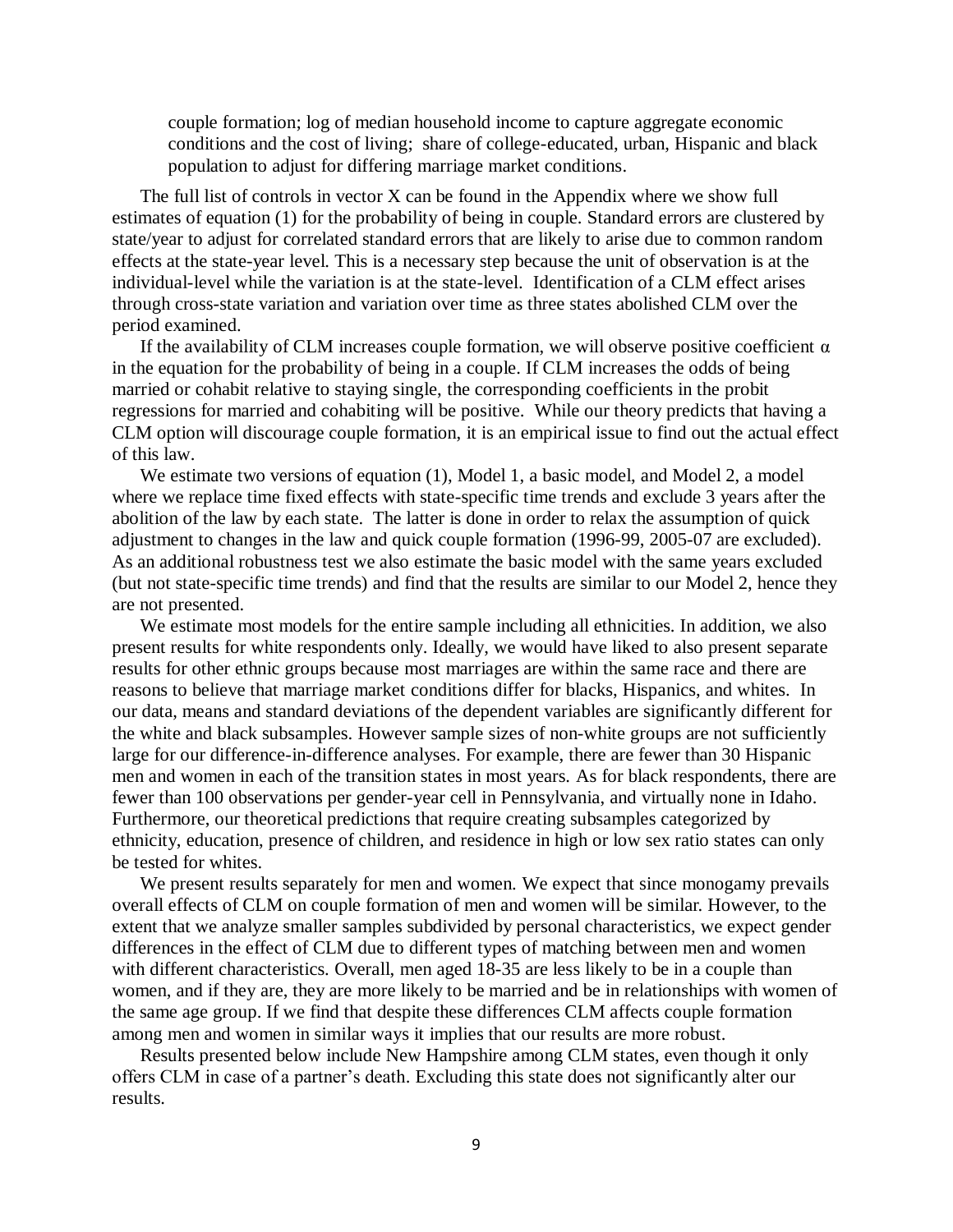#### **5. Results**

Our principal analyses estimate probability of in-couple residence, marriage and cohabitation using the CPS micro data. We first discuss results for all respondents and white respondents. Then we present results for subgroups of whites so we can test most of the predictions derived in Section 2.

*All ethnicities and all whites.* Table 2 shows estimates of CLM effects on in-couple residence, not distinguishing between marriage and cohabitation. The estimates are based on two versions of equation (1), holding all other regressors constant at mean values. Model 1 includes all years. Model 2 excludes three years after the law change and replaces time and year fixed effects with state-specific time trends. These probit marginal effects show how much the probability of the outcome variable changes when the value of CLM changes from zero to one, holding other variable at their means. It is evident from a comparison of results on in-couple residence for the whole sample and for whites that the results for the whole sample are driven by those for whites; there are relatively few blacks and Hispanics in the states undergoing law changes.

All coefficients are negative, suggesting that CLM is associated with lower rates of in-couple residence, as was predicted. The coefficients for all men and all white men are statistically significant at the 5% level, regardless of the model used. CLM effects for all women and all white women are negative and statistically significant if we use model 2, excluding the years after the law change and thus allowing for a lag in adaptation to the law change. This suggests that relative to women men were quicker to adapt to the abolition of CLM. Men also responded more to CLM changes than women if we compare the size of the coefficients. In part this is because fewer men are in couple by age 35, our cutting point, than is the case with women.

Table 3 shows estimates of CLM effects in probit regressions of the probability that the respondent is married and that the respondent is cohabitating, if unmarried. For men, the coefficients of CLM in the marriage regressions are negative and highly significant according to Model 2, and the coefficients of CLM in the cohabitation regressions are negative and significant according to Model 1. This suggests that men's adaptation to the law change first took the form of changes in cohabitation and then changes in marriage. The coefficients of CLM for women in Table 3 are also negative, but only marginally significant in the regression of white women' probability of marriage.

Couple formation is the more interesting outcome from a policy standpoint than marriage or cohabitation. It has been shown that children benefit from growing up with two parents. Whether the parents are married or cohabiting has less impact on children. Therefore, and given that we got strong results on CLM effects on in-couple residence, the rest of this discussion focuses on in-couple residence.

*Further results on CLM and in-couple residence*. Due to data restrictions, we now focus on white respondents. We are not able to test Prediction 2, comparing blacks and whites. Prediction 3 implies that we should find larger effects of CLM on women's in-couple residence if they are less educated. It can be seen from Table 2 that the CLM coefficient is negative and significant in regressions for women regardless of whether we use model 1 or model 2. This is consistent with prediction 3 and suggests that the elimination of CLM led to more couple formation among white women without a college degree. We also find that according to model 2 men without a college degree have a lower probability of in-couple residence where CLM is available.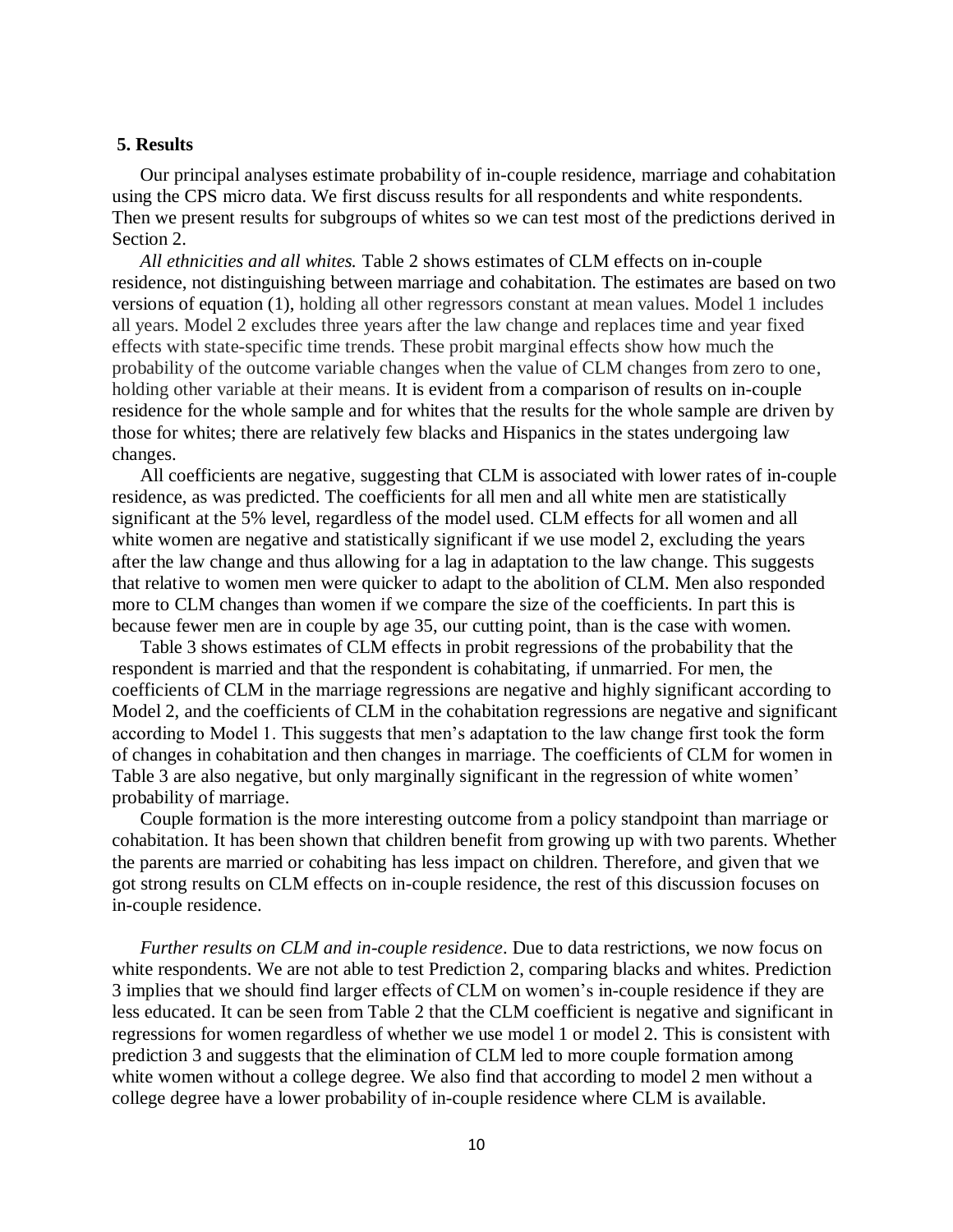Prediction 4 stated that couple formation among men with a college degree would respond more to CLM changes than among men without a degree. We find a strong response of collegeeducated men to CLM law changes according to both model 1 and model 2. For men without college education we only found a significant CLM coefficient according to model 2. According to that model, the coefficient of CLM for college educated men is -.106 and for men without college -.056. We conclude that there is evidence for prediction 4, indicating that men who have a college degree have more to loose from CLM in case of divorce.

Prediction 5 stated that drops in women's couple formation would be larger in low sex ratio states than in high sex ratio states. It can be seen from Table 2 that the coefficient of CLM is negative in all regressions for both women and men in low sex ratio states, regardless of whether we use model 1 or model 2. In contrast, none of the CLM coefficients are significant in the high sex ratio states. This is consistent with what we argued: where sex ratios are low CLM has more of the potential to boost the price for women's WiHo. That we find this effect for both men and women makes sense given that monogamy prevails.

The final prediction was that CLM effects on couple formation are more likely to be found for childless respondents than for those with children. It can be seen from Table 2 that when no children are present CLM coefficients are negative for both men and women: for men according to both model 1 and model 2; for women only according to model 1. When there are no children less WiHo is likely to be performed and CLM as a form of minimum compensation for WiHo is expected to have more impact on couple formation. However, we also find a large negative coefficient of CLM for women with children according to model 2. This makes sense in terms of our analysis to the extent that this captures young women with children from a previous relationship who may be getting a lower *y* for their WiHo in the marriage market, and the minimum *y* implied in CLM therefore has more impact.

*Robustness checks:* Our results suggest negative effects of CLM on couple formation. In order to ascertain that these results are not random, we conduct three additional robustness checks that are reported in Table 4. First, we run the multinomial logit model for men and women separately over three outcomes: married, cohabiting and single, and we compute log odds of being in a married or cohabiting relationship relative to being single. These equations include fixed time and state effects and are similar to Model 1 with three outcomes. The odds are negative for men and women, and are significant at the conventional level in regressions for men of all ethnicities and for white men. Living in a CLM state reduced the log-odds of being in couple relative to staying single while holding all other variables in the model constant.

Our next test is based on placebo laws. The difference-in-difference (DD) approach that we used for identification often suffers from a serial correlation problem. Bertrand et al (2004) have shown that standard errors of DD estimators are often underestimated and thus the statistical significance of the coefficients is overestimated. We repeat their experiment with 'placebo laws' in order to assess whether our results are reliable or could be due to random coincidence. We remove the three transition states from the sample and randomly assign any three states to be CLM states till a random year between 1996 and 2006. We remove three years after the 'abolition' of the fake law and estimate the effect of CLM where CLM represents existing CLM states as well as fake transition states. We repeat this procedure 100 times and record the number of times the null hypothesis of no effect is rejected as well as the direction of the estimated 'effect'. These numbers are presented in Test 2. We find that the non-existent laws are significant in 16-24% of the simulations, with positive and negative effects equally likely. The non-rejection rate is higher than the 5% that can be conventionally attributed to randomness, and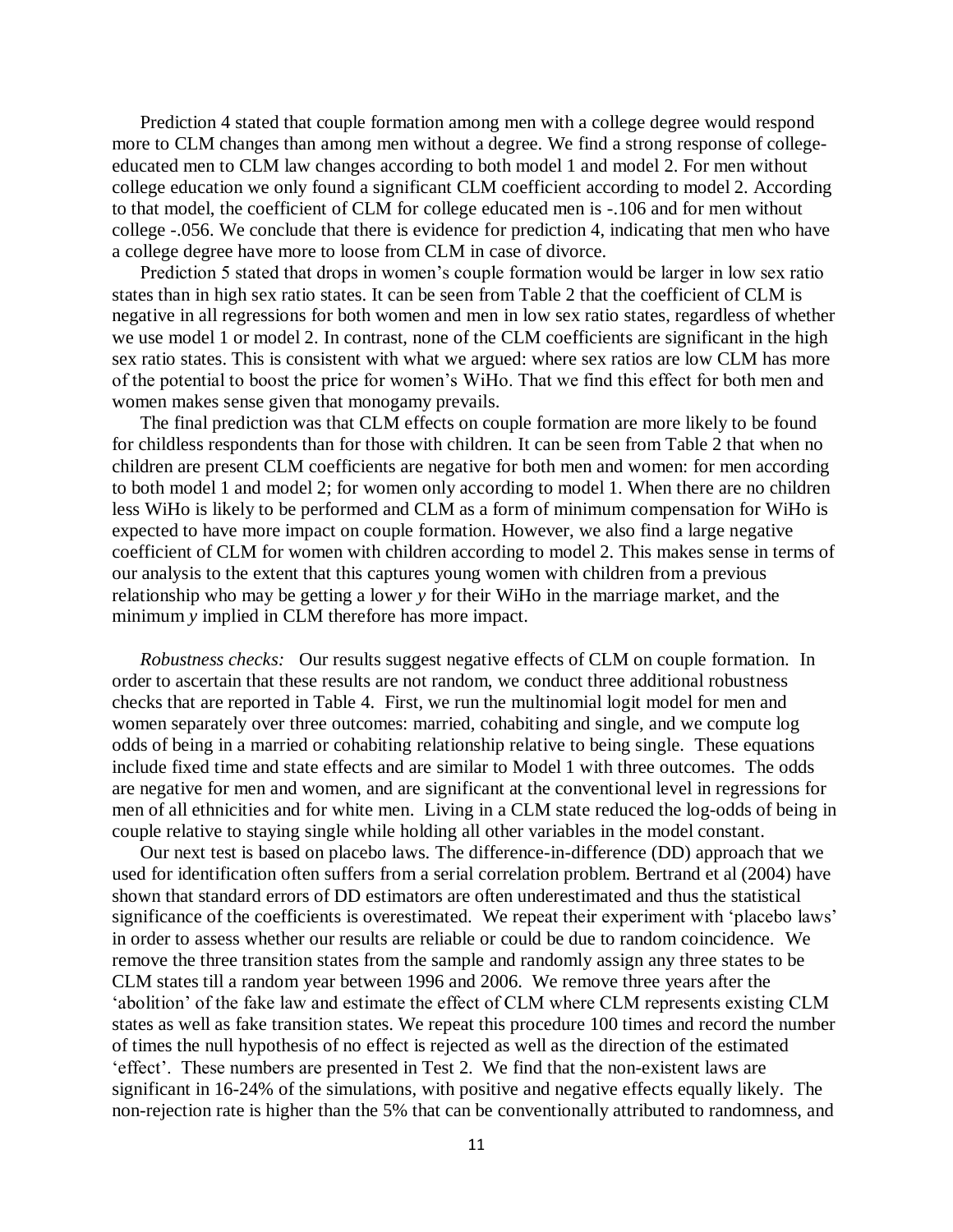thus we conclude that this test is inconclusive. Some simulations possibly result in the CLM dummy picking the average differences between existing CLM and non-CLM states or coincide with other changes that may have occurred in randomly chosen states. We therefore design an additional test 3 to check the robustness of our findings of negative effects of CLM on the probability of being married and cohabiting.

According to Bertrand et al. (2004) one of the best ways to deal with serial correlation in standard errors, if the problem is suspected, is to estimate a panel data model using individuallevel data aggregated by gender/year/state cells. We compute these estimates and record the results of this test under Test 3 in the same table. First, we regress the binary data on whether the person is in a couple on personal characteristics. Then we calculate means of residuals by year/state and regress the mean of residuals on CLM, state characteristics and state and year fixed effects. These are linear probabilities, not probits, yet we also obtain negative effects of CLM on the probability of being in a couple and being married. These effects are significant at 5% for men in regressions for the probability of being married, and are significant at 10% for the probability of being in a couple.

*Other coefficients, based on the Appendix:* A higher sex ratio, i.e. a higher ratio of men per woman (using as two year age difference as explained in Section 4) strongly increases the odds that both men and women are in couple. More specifically, a unit increase in sex ratio, from 1 to 2 men per woman, increases women's probability of being in a couple by 26.2%, according to the sex ratio coefficient in the first column. In other words, a 10% increase in sex ratio (from 1 to 1.1) is expected to increase women's probability of being in couple by 2.6%. Higher last year unemployment rate reduces the odds that the person is in a couple. Neither median state income nor the generosity of welfare payments have any significant impact on union formation apart from what was captured by state fixed effects. Demographic composition – the share of Hispanic and urban residents in the state – increase the odds that the respondent is in couple; the percentage of black or college educated residents do not affect this probability. Household formation has a concave age profile. Education increases the odds of being in a couple. Living in a metropolitan area reduces the odds of being in couple. Students of both genders are significantly less likely to be in a co-residing relationship than non-students, with large negative coefficients for full-time students. Men and women of all ethnic groups are less likely to be in a relationship than their white counterparts.

#### **6. Discussion and conclusions**

This paper examined whether the availability of Common-Law Marriage (CLM) helps explain in-couple residence, marriage and cohabitation among young men and women in the U.S. A difference-in-difference analysis was performed given that during the period examined three states abolished CLM. Results using CPS respondents under age 36 revealed that CLM reduces in-couple residence among both women and men, whereas it affects the probability of marriage mostly among men. CLM is also associated with a lower probability that unmarried men cohabit with a woman. This holds for all ethnicities and for whites.

We presented a model based on Becker's theory of marriage that considers CLM as setting a minimum price for women's Work-In-Household (WiHo). Assuming traditional gender roles we derived gender-specific predictions regarding differential effects of CLM by education, sex ratio, and parental status. We predict and find that college-educated white men are more likely to experience reduced couple formation under CLM than their counterparts without a college education, but that the opposite is the case with college educated-women. Other predictions we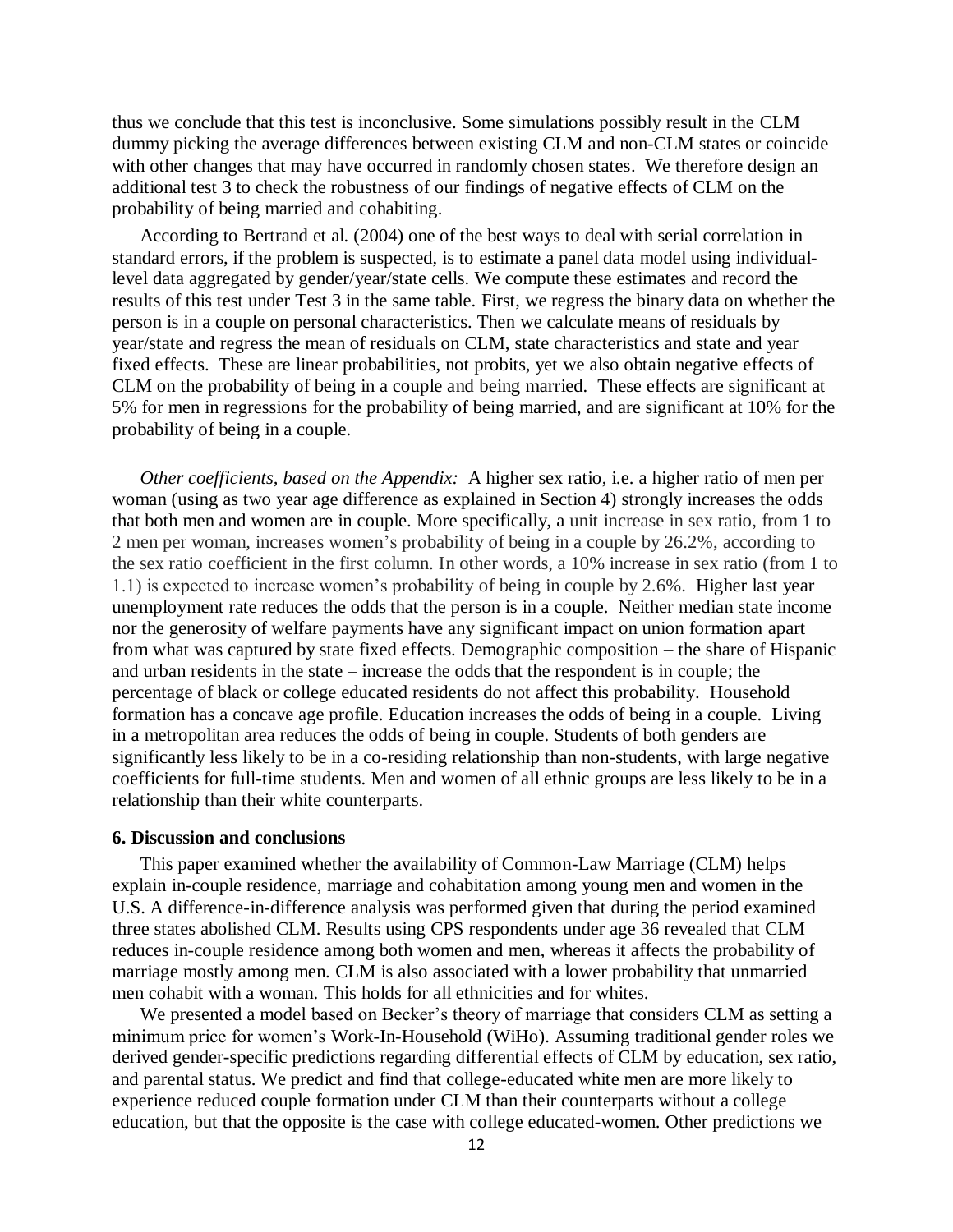find evidence for are that the couple formation effects of CLM are stronger for whites in states with low sex ratios (ratios of men to women) and in the case of childless respondents.

This implies that abolition of CLM in some states encouraged couple formation. Since overall couple formation rates have decreased in the U.S. during this period it follows that other reasons have led to this drop in couple formation. One of our recommendations aimed at encouraging couple formation is for the remaining 11 states to abolish CLM. This may be especially beneficial in areas from which men migrate more than women, leaving populations with low sex ratios. We found larger negative effects of CLM on in-couple residence of white women without a college education and on that of white men with a college education. As a result, the abolition of CLM has led to larger increases in couple formation by low education women (relative to those with high education) and by high education men (relative to those with a low education).

In this analysis we have assumed that the abolition of CLM is an exogeneous change. We realize that changes in legislation are not random: factors that have led to increases in in-couple residence rates may also have pushed states to abolish CLM laws. One of these factors may be social norms that are increasingly tolerant of cohabitation and accepting of an egalitarian division of labor within the household. The more egalitarian the gender norms in a society the more households are formed (Sevilla-Sanz 2010). CLM goes against that trend: by providing marriage-like protection to those who perform the household production (typically women) it discourages men from cohabitating. The same trend can also explain why CLM laws are becoming increasingly unpopular among voters and politicians: traditional men may have never liked these laws and younger more egalitarian-prone cohorts less favorable to CLM are replacing traditional women who benefit from the laws.

This has been an exploratory study. It is the first to suggest that couple formation, marriage and cohabitation are affected by Common Law Marriage legislation. More research on these laws' effects on couple formation is needed, including further econometric evidence for the United States and other countries that underwent similar legal changes. Endogenizing legal change would also be a welcome direction for future research. It is hoped that new conceptual contributions about marriage, cohabitation, couple formation, and CLM will be offered and that they will continue to be inspired by Gary Becker's economic theories of marriage.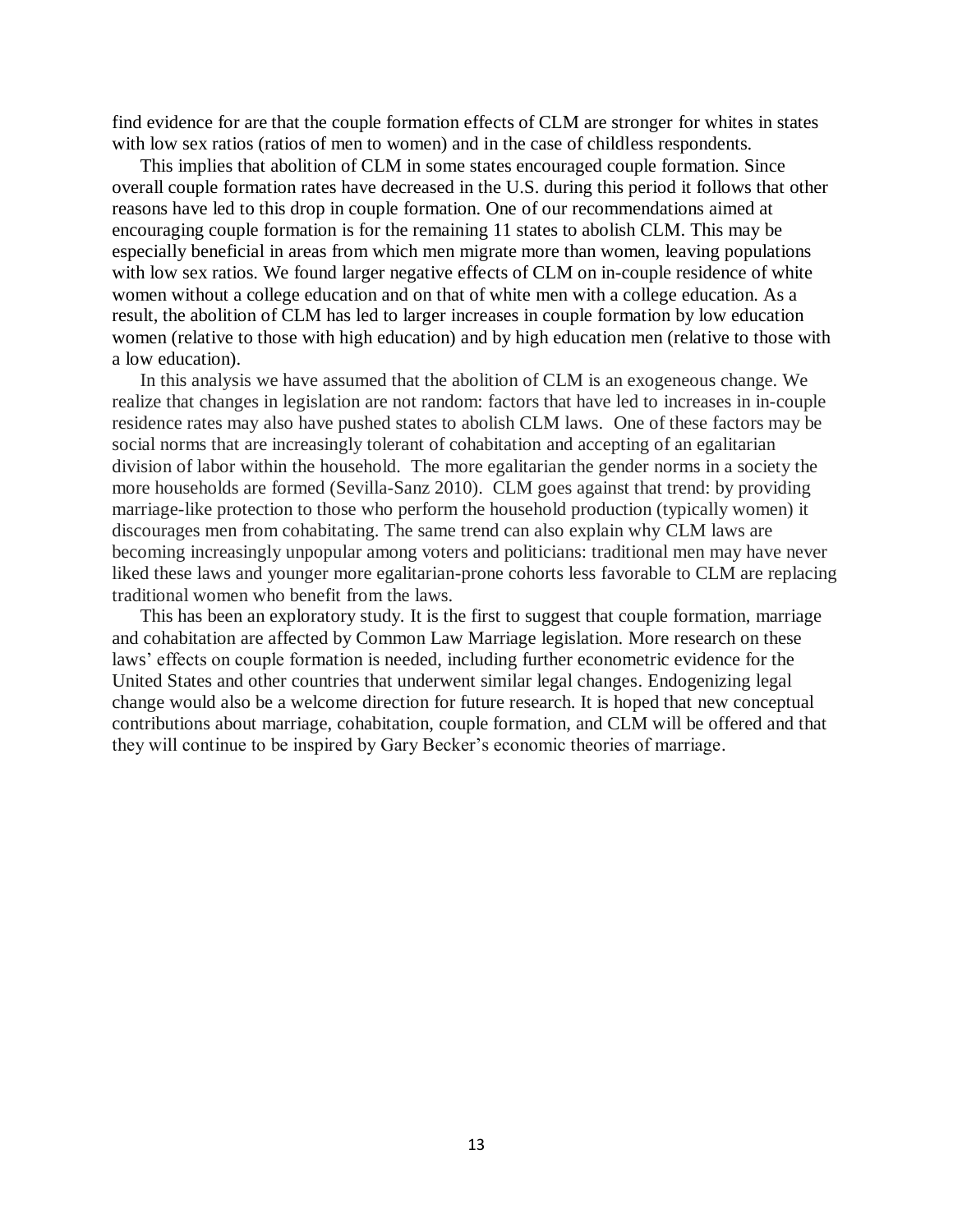#### **References**

- Alesina, Alberto and Paola Giuliano. (2007) "Divorce, fertility and the value of marriage." Harvard Institue of Economics Research Discussion Paper No 2136, April.
- Angrist, Joshua. (2002). "How Do Sex Ratios Affect Marriage and Labor Markets? Evidence from America's Second Generation," *Quarterly Journal of Economics* 117 (3): 997-1038.
- Becker, Gary S. (1973). "A Theory of Marriage: Part I." *Journal of Political Economy* 81(4): 813-846.
- Becker, Gary S. (1981). "A Treatise on the Family". Cambridge: Harvard University Press.
- Bertrand, Marianne, Esther Duflo, and Sendhil Mullainathan (2004). "How Much Should We Trust Difference-in-Difference Estimates." *Quarterly Journal of Economics* 119 (1): 249- 275.
- Brien, Michael and Michelle Sheran. (2003). "The economics of marriage and household formation." In *Marriage and the Economy*, ed by Shoshana Grossbard-Shechtman. New York: Cambridge University Press.
- Cherry, Robert. (1998). "Rational Choice and the Price of Marriage." *Feminist Economics* 4:27- 49.
- Choo, Eugene, and Aloysius Siow. (2006). "Who Marries Whom and Why." *Journal of Political Economy* 114(1): 175-201.
- Ekert-Jaffe, Olivia and Shoshana Grossbard. (2008). "Does Community Property Discourage Unpartnered Births?" *European J of Political Economy* 24(1):25-40.
- Francis, Andrew M. (2011). "Sex ratios and the red dragon: using the Chinese Communist Revolution to explore the effect of the sex ratio on women and children in Taiwan." *Journal of Population Econ* 24(3):813-37.
- Friedberg, Leora. (1998). "Did Unilateral Divorce Raise Divorce Rates? Evidence from Panel Data." *The American Economic Review* 88(3):608-627.
- Goodwin Paula Y., William D. Mosher, and Anjani Chandra. (2010) "Marriage and cohabitation in the United States: A statistical portrait based on Cycle 6 (2002) of the National Survey of Family Growth". National Center for Health Statistics. Vital Health Stat 23(28).
- Grossbard, Shoshana. (forthcoming). *A Price Theory of Marriage*. Springer Publishers.
- Grossbard, Shoshana, J. Ignacio Gimenez and J. Alberto Molina. (forthcoming). "Racial Intermarriage and Household Production." *Review of Behavioral Economics*.
- Grossbard, Shoshana and Victoria Vernon. (forthcoming). "Common Law Marriage, labor supply and time use: a partial explanation for gender convergence in labor supply." *Research in Labor Economics*.
- Grossbard-Shechtman, Amyra. (1984). "A Theory of Allocation of Time in Markets for Labor and Marriage." *Economic Journal* 94:863-82.
- Guttierez, Emilio and Pablo Suarez Becerra. (2012). "The relationship between Civil Unions and fertility in France: Preliminary evidence." *Review of Economics of the Household* 10(1): 115-132.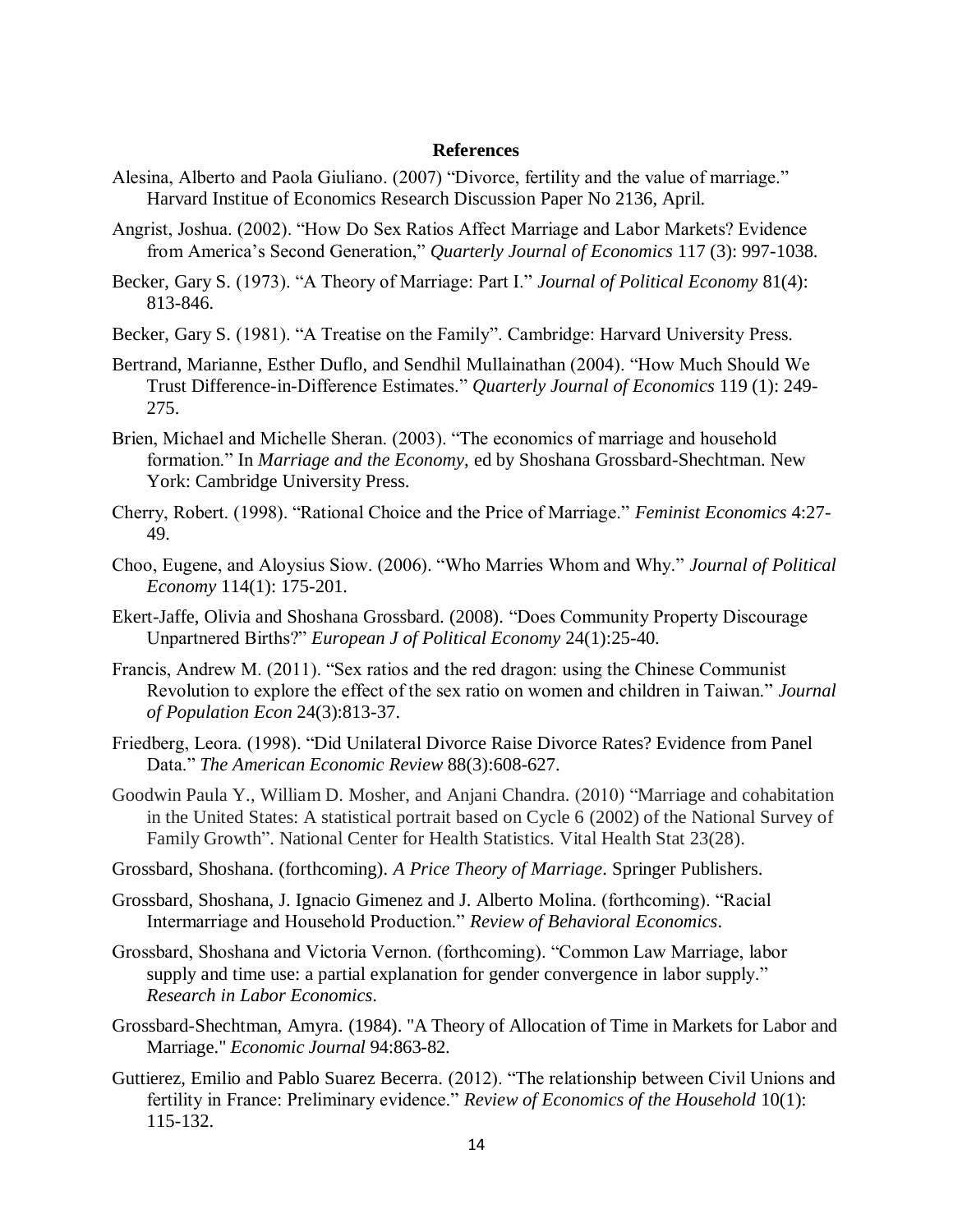- Halla, Martin. (2013). "The Effect of Joint Custody on Family Outcomes." *Journal of the European Economic Association* 11: 278–315.
- Hamilton, Darrick, Arthur Goldsmith, and William Darity Jr. (2009). "Shedding 'Light' on Marriage: The Influence of Skin Shade on Marriage of Black Females." *Journal of Economic Behavior and Organization* 72(1): 30-50.
- Heer, David and Amyra Grossbard-Shechtman. (1981). "The Impact of the Female Marriage Squeeze and the Contraceptive Revolution on Sex Roles and the Women's Liberation Movement in the United States, 1960 to 1975." *Journal of Marriage and the Family,* 43(1): 49-65.
- Hobcraft, John. (1998). Intergenerational and Life-Course Transmission of Social Exclusion, Influence of Child Poverty, Family Disruption, and Contact with Police CASE Paper 1, ESRC Centre for Analysis of Social Exclusion, London School of Economics.
- Leturcq, Marion. (2011). "Competing marital contracts? The marriage after civil union in France, June<http://paa2012.princeton.edu/papers/120916>
- Lichter, Daniel, Diance McLaughlin, George Kephart and David Landry. (1992). "Race and the Retreat from Marriage: A Shortage of Marriageable Men?" *American Sociological Review* 57 (6):781-799
- Lind, Goran. (2008). *Common Law Marriage: a Legal Institution for Cohabitation*. New York: Oxford University Press.
- McLanahan, Sara S. and Gary Sandefur. (1994). *Growing Up with a Single Parent, What Hurts, What Helps.* Cambridge, Massachusetts, Harvard University Press.
- McLanahan, Sara and Wendy Sigle-Ruston. (2004). "Father Absence and Child Wellbeing: A Critical Review." Pp.116-155 in The Future of the Family, D. Moynihan, L. Rainwater, and T. Smeeding (Eds.). New York: Russell Sage Foundation.
- Mincy, Ronald and Helen Oliver. (2003). "Age, Race, and Children's Living Arrangements: Implications for TANF Reauthorization." Washington, D.C. The Urban Institute.
- Mincy, Ronald, Shoshana Grossbard, and Chien-Chung Huang. (2005). "An Economic Analysis of Co-Parenting Choices: Single Parent, Visiting Father, Cohabitation, Marriage." Working paper,<http://ideas.repec.org/p/wpa/wuwpla/0505004.html>
- National Vital Statistics Reports. (2014) Volume 63 Number 2, May 29. [http://www.cdc.gov/nchs/data/nvsr/nvsr63/nvsr63\\_02.pdf . Retrieved August 26,2014.](http://www.cdc.gov/nchs/data/nvsr/nvsr63/nvsr63_02.pdf%20.%20Retrieved%20August%2026,2014)
- Oreffice, Sonia. (2014). "Season of birth and marital outcomes." IZA working paper No 8348.
- Peters, Elizabeth H. (1986). "Marriage and divorce: informational constraints and private contracting." *American Economic Review* 76:671-78.
- Rasul, Imran. (2006). "Marriage Markets and Divorce Laws." *Journal of Law, Economics and Organization* 22(1): 30-69.
- Sevilla-Sanz, Almudena. (2010). "Household division of labor and cross-country differences in household formation rates." *Journal of Population Economics* 23:225–249
- Sigle-Rushton, Wendy, John Hobcraft, and Kathleen Kiernan. (2005). "Parental Disruption and Adult Well-Being, a Cross Cohort Comparison." *Demography* 423:427--446.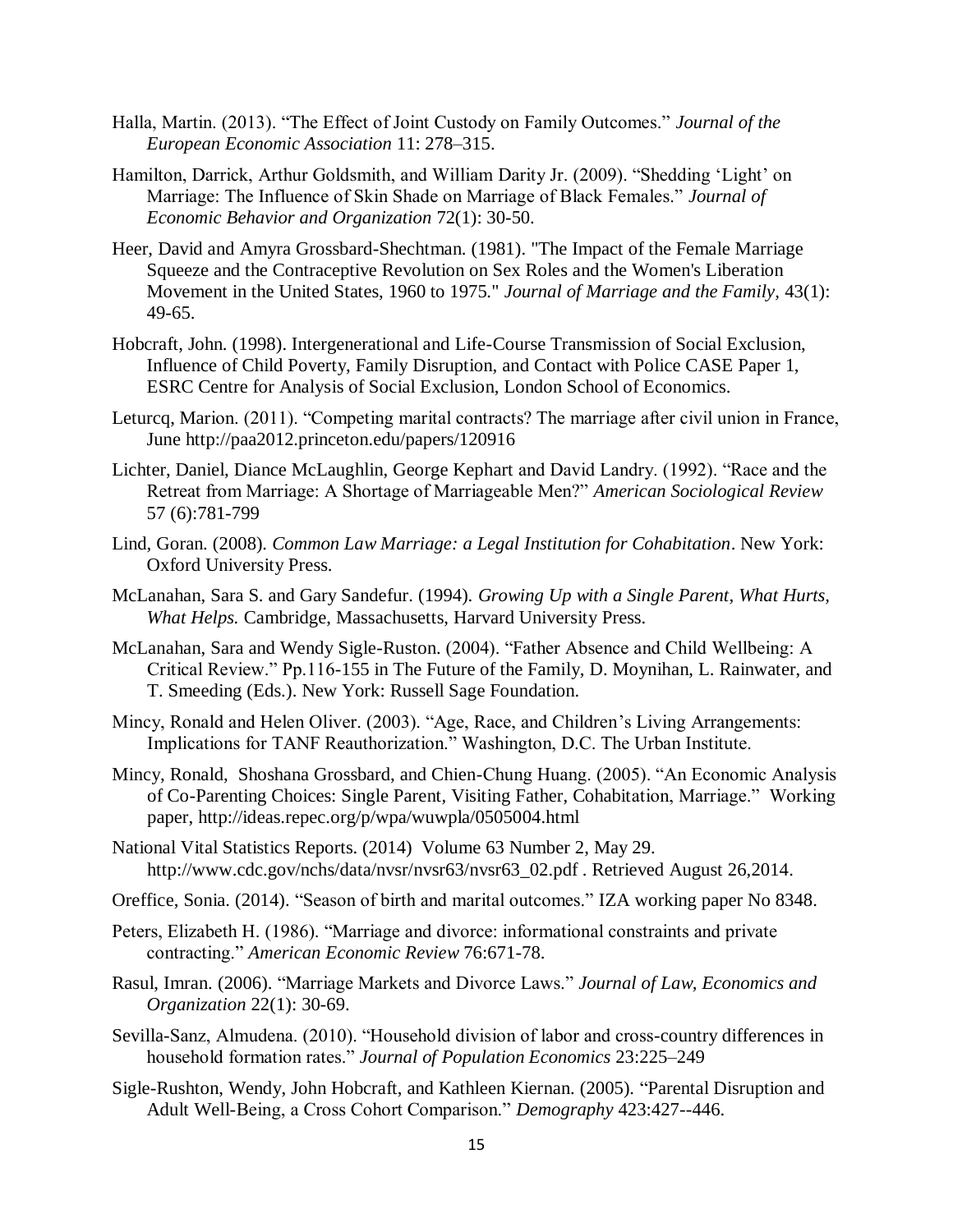- Stevenson, Betsey. (2007). "The Impact of Divorce Laws on Marriage-Specific Capital." *Journal of Labor Economics* 25:75-94.
- Wolfers, Justin. (2006). "Did Unilateral Divorce Laws Raise Divorce Rates? A Reconciliation and New Results." The *American Economic Review* 96(5):1802-1820.

**Figure 1. Market for women's Work-In-Household, comparing CLM states to non-CLM states**

 $\bar{1}4$ 



ymin: with CLM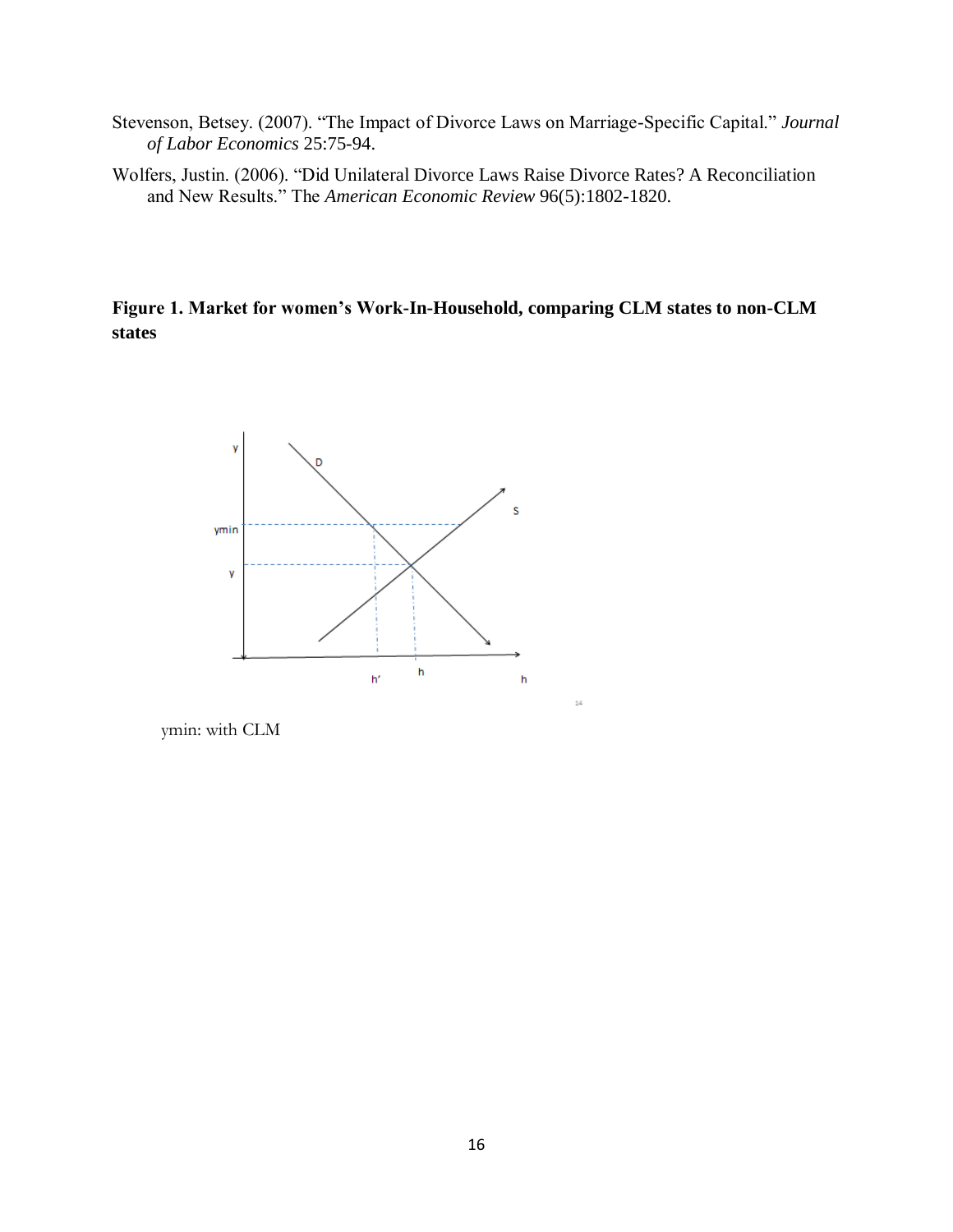



18 20 22 24 26 28 30 32 34 36 38 40 42 44

mon-CLM CLM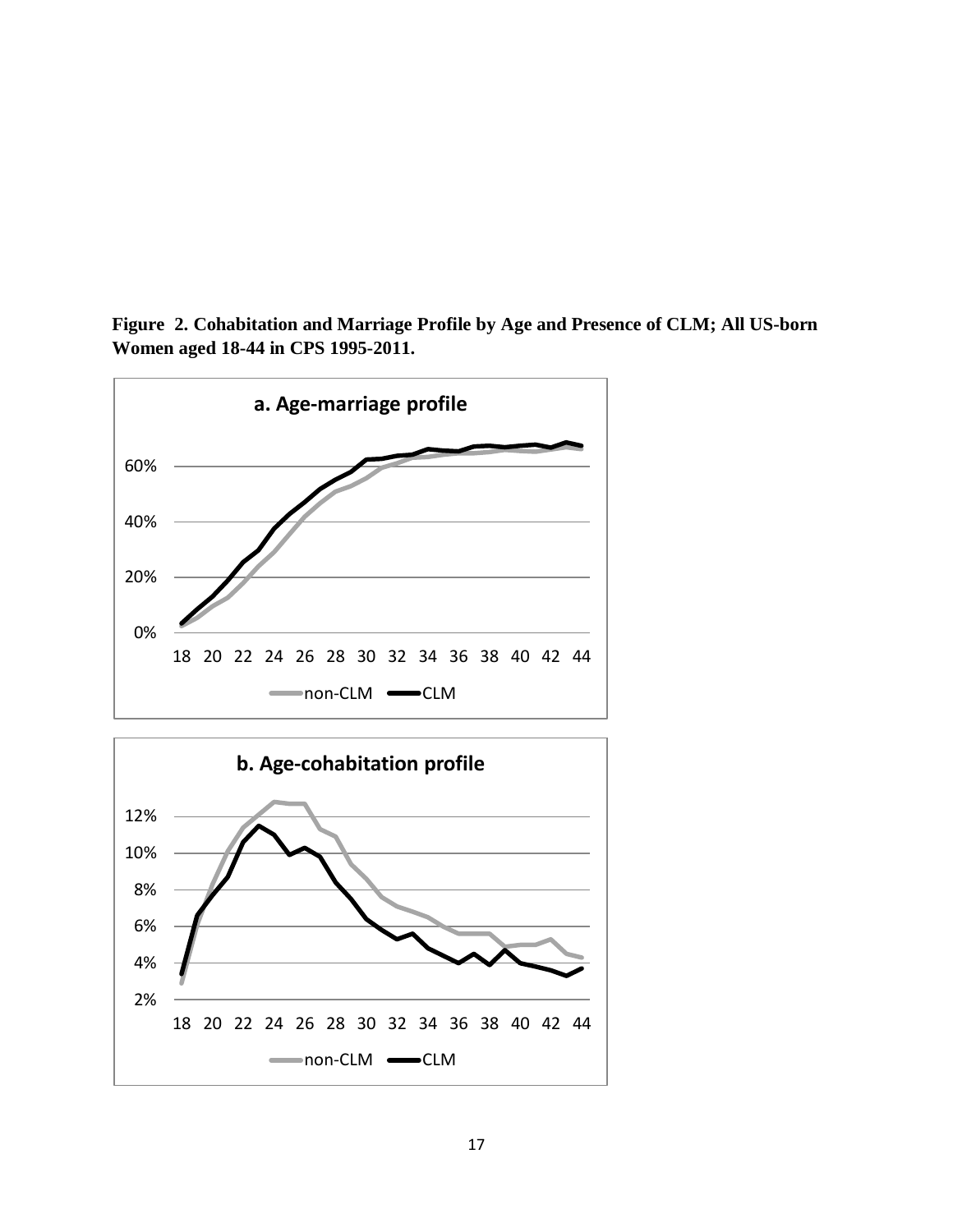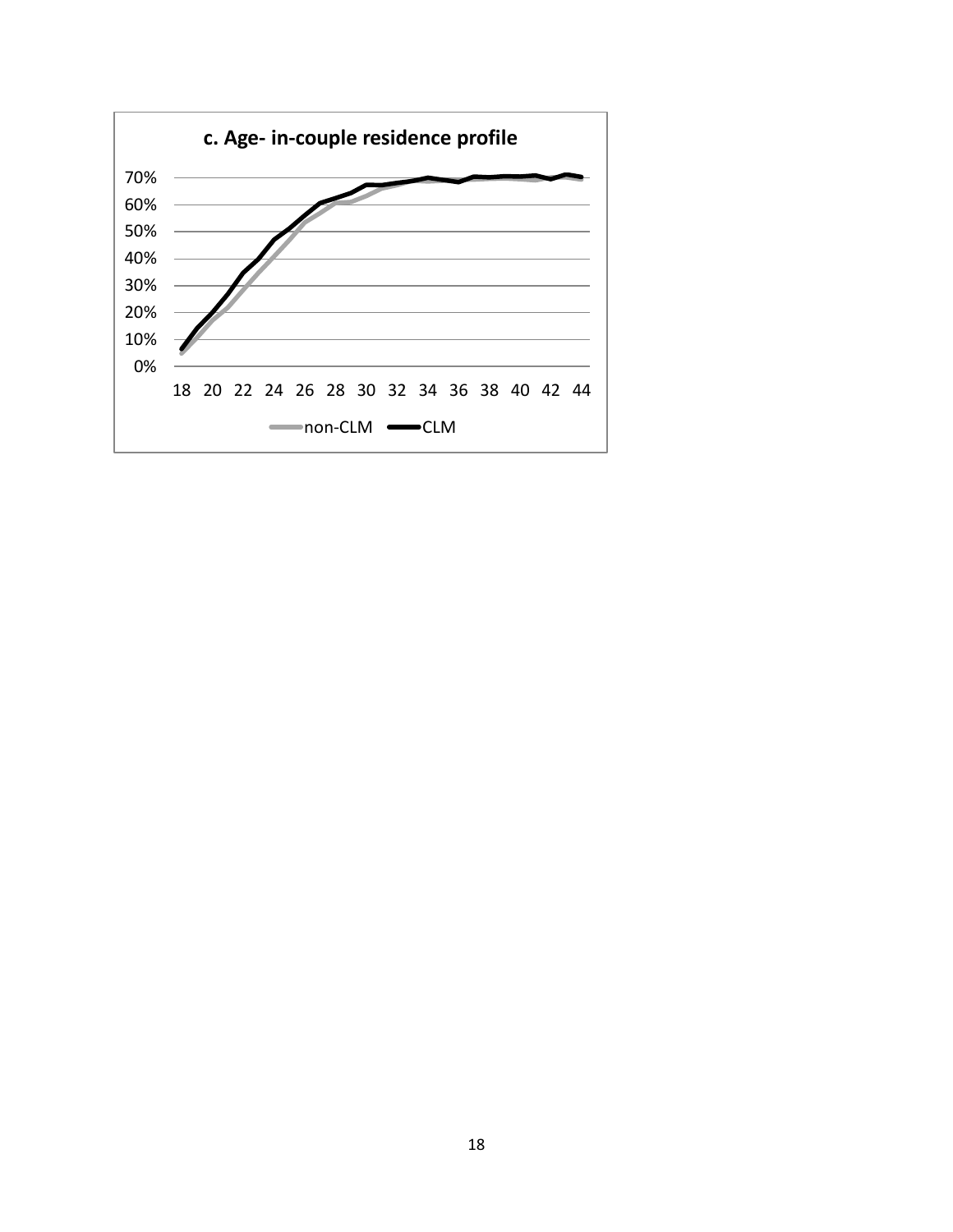

**Figure 3. Evolution of In-Couple Residence Rates over Time, by presence of CLM.**

Note: sample size for white women is 228,000, and for white men 213,514.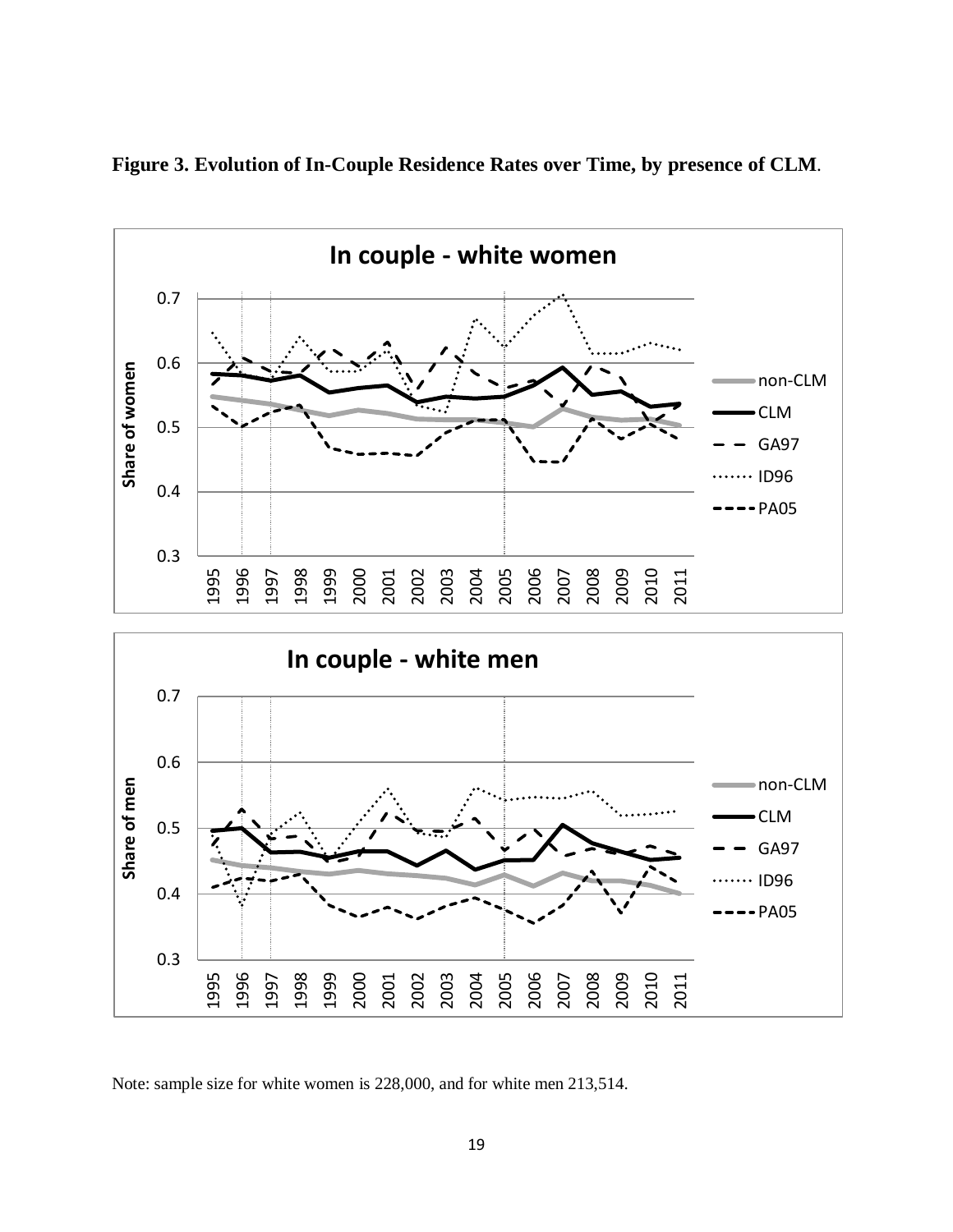**Figure 4. Share of women in couple by race, CPS.** 

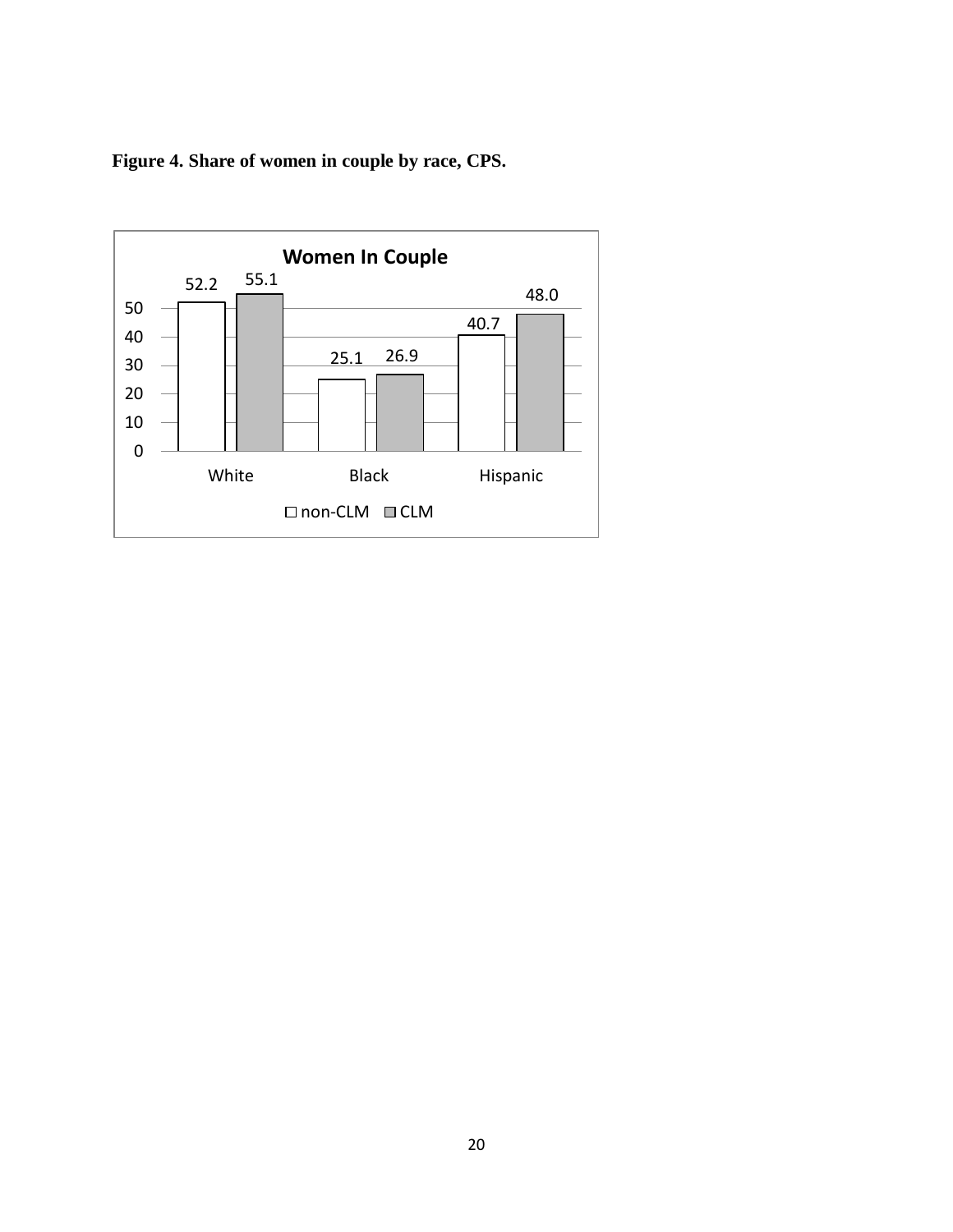|                            | <b>WOMEN</b>          |        | <b>MEN</b> |            |  |
|----------------------------|-----------------------|--------|------------|------------|--|
|                            | CLM 21.6%             |        | CLM 21.4%  |            |  |
|                            | non-CLM<br><b>CLM</b> |        | non-CLM    | <b>CLM</b> |  |
| Individual characteristics |                       |        |            |            |  |
| Married                    | 0.380                 | 0.427  | 0.317      | 0.362      |  |
| Cohabiting                 | 0.087                 | 0.073  | 0.080      | 0.069      |  |
| Age                        | 26.4                  | 26.5   | 26.4       | 26.5       |  |
| No high school diploma     | 0.115                 | 0.128  | 0.138      | 0.151      |  |
| Some college               | 0.366                 | 0.358  | 0.329      | 0.326      |  |
| College degree             | 0.183                 | 0.175  | 0.158      | 0.151      |  |
| Graduate degree            | 0.052                 | 0.041  | 0.040      | 0.038      |  |
| <b>Black</b>               | 0.159                 | 0.151  | 0.137      | 0.131      |  |
| Hispanic                   | 0.082                 | 0.132  | 0.085      | 0.133      |  |
| Asian                      | 0.019                 | 0.007  | 0.020      | 0.008      |  |
| Other race                 | 0.013                 | 0.013  | 0.013      | 0.012      |  |
| Presence of children <6    | 0.288                 | 0.315  | 0.182      | 0.211      |  |
| Children 6-17              | 0.149                 | 0.167  | 0.069      | 0.080      |  |
| Number of children         | 0.833                 | 0.935  | 0.464      | 0.556      |  |
| Student                    | 0.189                 | 0.172  | 0.178      | 0.169      |  |
| Metro: central city        | 0.267                 | 0.266  | 0.259      | 0.260      |  |
| Metro: outside central     | 0.557                 | 0.525  | 0.565      | 0.525      |  |
| Unearned income            | 53,331                | 49,324 | 49,601     | 43,524     |  |
| State characteristics      |                       |        |            |            |  |
| Sex ratio                  | 0.997                 | 0.994  | 0.998      | 0.995      |  |
| College educated adults    | 25.7                  | 24.5   | 25.8       | 24.6       |  |
| Unemployment rate          | 5.9                   | 5.4    | 6.0        | 5.4        |  |
| Median household income    | 51,957                | 49,083 | 52,046     | 49,216     |  |
| Welfare                    | 707                   | 611    | 710        | 614        |  |
|                            | 243,926               | 78,063 | 222,034    | 70,427     |  |
| $\boldsymbol{N}$           |                       |        |            |            |  |

#### **Table 1. Sample means. CPS 1995-2011. US born women and men, ages 18-35.**

Notes. All differences are statistically significant. Means are weighted using survey weights.

Median household income is in Table H-8 at [http://www.census.gov/hhes/www/income/data/historical/household/.](http://www.census.gov/hhes/www/income/data/historical/household/) Unemployment rates are annual averages by state obtained from BLS (<http://www.bls.gov/data/>).

Sex ratios are calculated from Census state population estimates by dividing the number of men in each 5-year age group by the number of women who are 2 years younger. For example, in order to get a sex ratio for women aged 18-22, we divide the number of men aged 20-24 by the number of women aged 18-22. Sex ratios are calculated separately for white and black population and for the total population. Other races as assigned sex ratios for total population. Population data by age are obtained from

<http://www.census.gov/popest/data/intercensal/state/state2010.html>and

<https://www.census.gov/popest/data/state/asrh/2012/SC-EST2012-ALLDATA6.html>

Welfare benefits are maximum TANF+SNAP benefits for a family of two, in 2010 dollars obtained from the University of Kentucky Center for Poverty Research <http://www.ukcpr.org/AvailableData.aspx>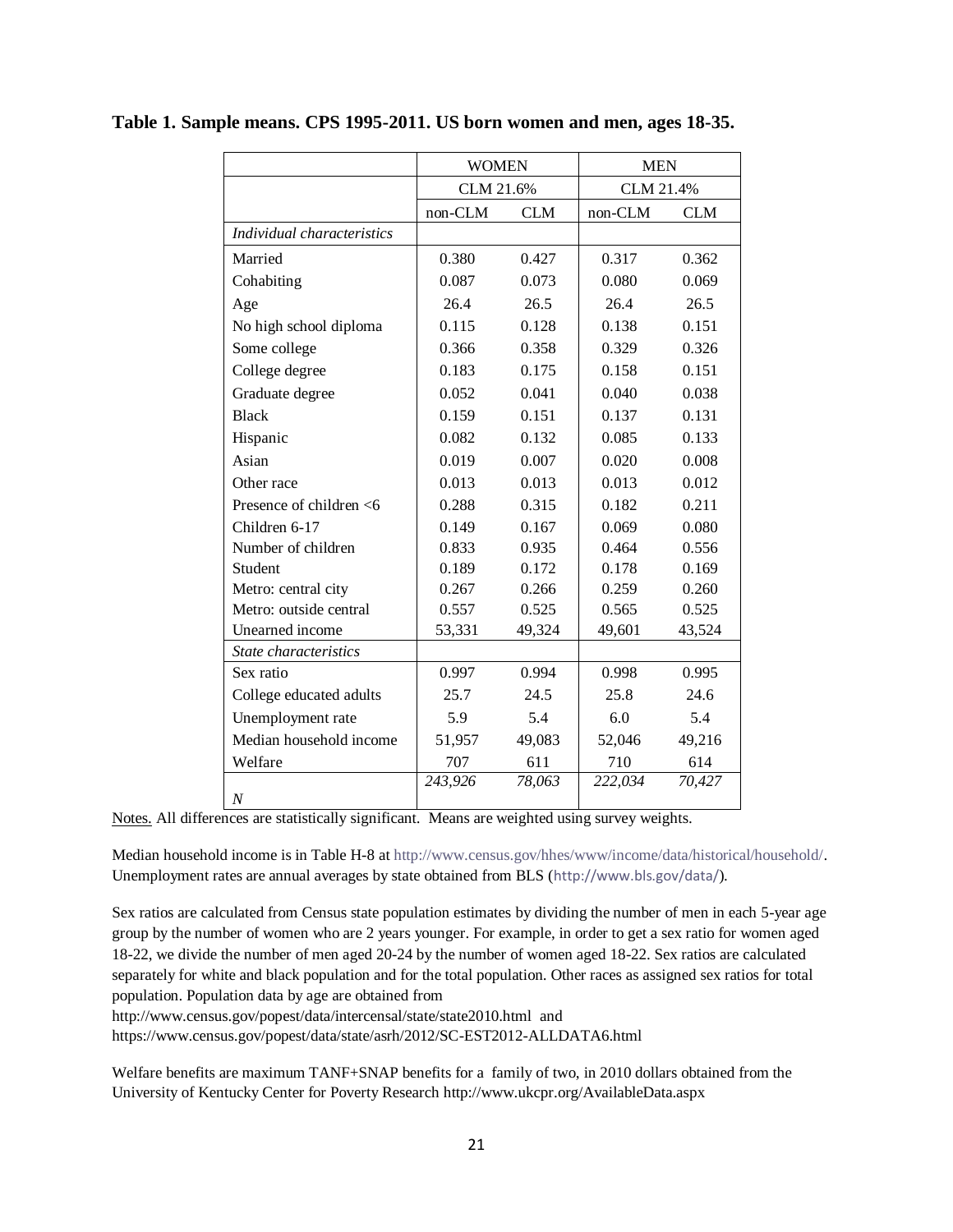|                      | <b>WOMEN</b> |             | <b>MEN</b>  |             | <b>WOMEN</b> |         | <b>MEN</b> |         |
|----------------------|--------------|-------------|-------------|-------------|--------------|---------|------------|---------|
|                      | Probit       | Probit      | Probit      | Probit      | N            | N       | N          | N       |
|                      | Model 1      | Model 2     | Model 1     | Model 2     | Model 1      | Model 2 | Model 1    | Model 2 |
|                      |              | 2           | 3           | 4           | 5            | 6       |            | 8       |
| All ethnicities      | $-0.010$     | $-0.036**$  | $-0.023*$   | $-0.062***$ | 321,917      | 202,309 | 292,376    | 183,543 |
| White                | $-0.010$     | $-0.043**$  | $-0.026*$   | $-0.071***$ | 227.991      | 142.292 | 213.499    | 132.747 |
| White respondents:   |              |             |             |             |              |         |            |         |
| No college           | $-0.020*$    | $-0.064***$ | $-0.012$    | $-0.056***$ | 169.811      | 105,167 | 167.049    | 103,372 |
| College              | 0.013        | 0.001       | $-0.074***$ | $-0.106***$ | 58.804       | 37,125  | 46.894     | 29,375  |
| Low sex ratio areas  | $-0.066***$  | $-0.128***$ | $-0.081***$ | $-0.138***$ | 48.167       | 32.716  | 47.652     | 32,666  |
| High sex ratio areas | 0.003        | $-0.008$    | $-0.008$    | $-0.025$    | 179,832      | 109,576 | 165,859    | 100,081 |
| Children present     | $-0.001$     | $-0.114***$ | 0.006       | $-0.007$    | 112,674      | 70,678  | 72.094     | 45,195  |
| No children          | $-0.027*$    | $-0.003$    | $-0.031***$ | $-0.058***$ | 115.938      | 71.614  | 141.837    | 87,472  |

**Table 2. CLM marginal effects in regressions for probability that a person is in a couple.**

Notes: Model 1 is the basic model as explained under equation (1). Model 2 excludes 3 years after the abolition of the law in each state (1996-99, 2005-07 are excluded) and includes state-specific time trends. High sex ratio areas are those with sex ratio  $>1$  and low are sex ratio  $\leq 1$ .

### **Table 3. CLM marginal effects in regressions for probability that a person is married or cohabiting.**

|                                                              | <b>WOMEN</b> |           | <b>MEN</b> |             | <b>WOMEN</b> |         | <b>MEN</b> |         |
|--------------------------------------------------------------|--------------|-----------|------------|-------------|--------------|---------|------------|---------|
|                                                              | Probit       | Probit    | Probit     | Probit      | N            | N       | N          | N       |
|                                                              | Model 1      | Model 2   | Model 1    | Model 2     | Model 1      | Model 2 | Model 1    | Model 2 |
|                                                              |              | 2         | 3          | 4           | 5            | 6       |            | 8       |
| Probability of 'Married' (among all<br><i>respondents</i> )  |              |           |            |             |              |         |            |         |
| All ethnicities                                              | $-0.005$     | $-0.024$  | $-0.013$   | $-0.048***$ | 321,917      | 202,309 | 292,376    | 183,543 |
| White                                                        | $-0.006$     | $-0.026*$ | $-0.012$   | $-0.056***$ | 227.991      | 142.292 | 213.499    | 132.747 |
| Probability of 'Cohabiting' (among<br>unmarried respondents) |              |           |            |             |              |         |            |         |
| All ethnicities                                              | $-0.011$     | $-0.006$  | $-0.013*$  | $-0.010$    | 190,655      | 120,822 | 183,608    | 117,517 |
| White                                                        | $-0.011$     | $-0.023$  | $-0.015**$ | $-0.022$    | 121,859      | 76,490  | 127.773    | 79.547  |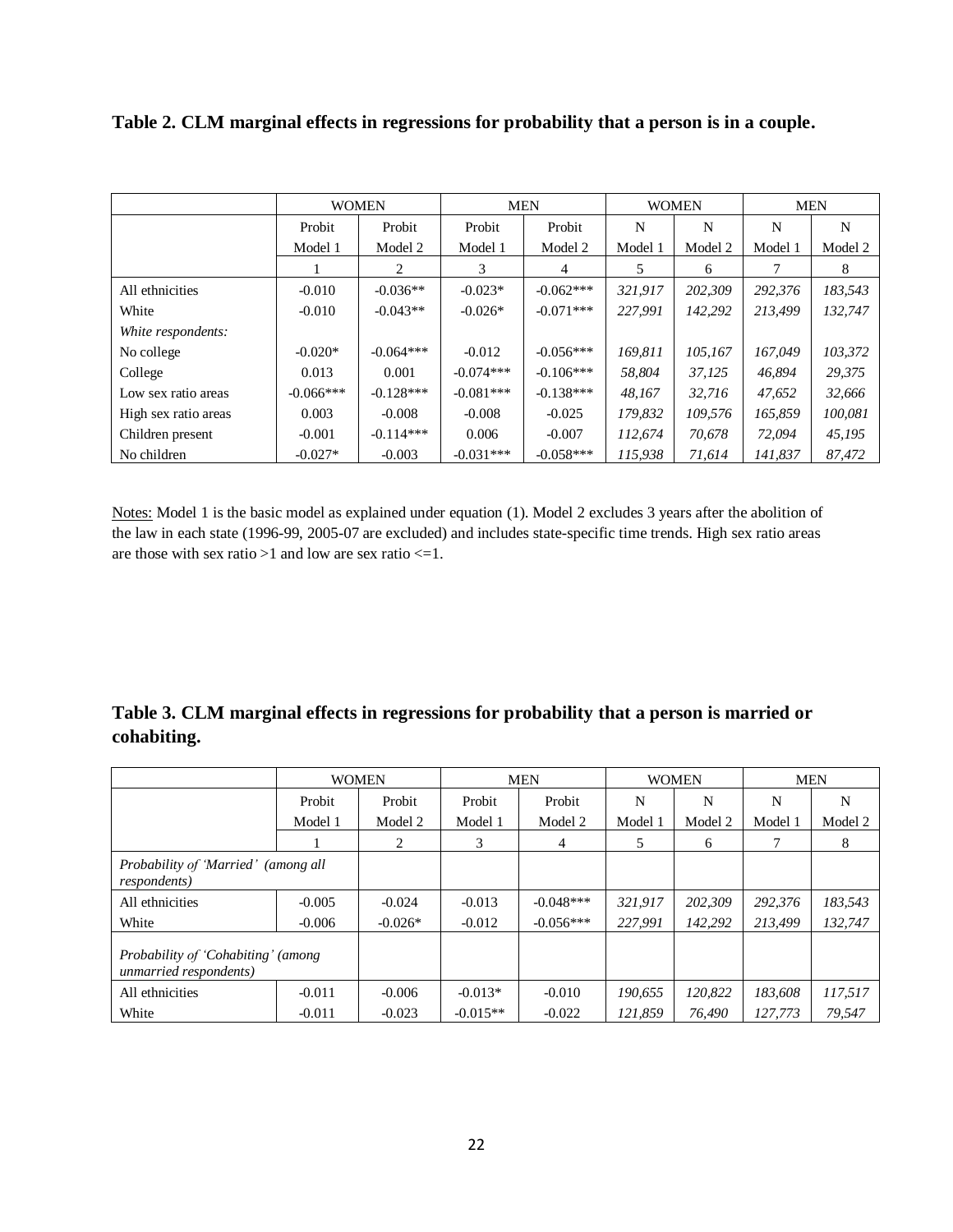#### **Table 4. Robustness checks.**

|                                                                                 | In couple |                | Married  |              | Cohabiting |              |
|---------------------------------------------------------------------------------|-----------|----------------|----------|--------------|------------|--------------|
|                                                                                 | women     | men            | women    | men          | women      | men          |
|                                                                                 |           | $\overline{c}$ | 3        | 4            | 5          | 6            |
| Test 1. Multinomial logit model, log odds<br>relative to being single, Model 1. |           |                |          |              |            |              |
| All ethnicities                                                                 |           |                | $-0.016$ | $-0.109$     | $-0.111$   | $-0.190$     |
|                                                                                 |           |                | [0.032]  | $[0.048]$ ** | [0.013]    | $[0.091]$ ** |
| White                                                                           |           |                | $-0.029$ | $-0.112$     | $-0.115$   | $-0.200$     |
|                                                                                 |           |                | [0.018]  | $[0.059]*$   | [0.019]    | $[0.090]$ ** |
| Test 2. Placebo laws, Model 2.                                                  |           |                |          |              |            |              |
| Number of 'significant' effects,<br>negative/positive                           | 10/12     | 8/8            | 12/8     | 11/10        | 11/13      | 11/12        |
| Test 3. Data aggregated by state/year                                           |           |                |          |              |            |              |
| All ethnicities                                                                 | $-0.006$  | $-0.021$       | $-0.013$ | $-0.024$     | 0.008      | $\Omega$     |
|                                                                                 | [0.012]   | $[0.012]$ *    | [0.011]  | $[0.011]$ ** | [0.013]    | [0.010]      |
| White                                                                           | $-0.008$  | $-0.026$       | $-0.015$ | $-0.027$     | 0.01       | $-0.004$     |
|                                                                                 | [0.015]   | $[0.014]$ *    | [0.014]  | $[0.013]**$  | [0.016]    | [0.012]      |

Notes: Multinomial logit model shows log odds of being married and cohabiting relative to single; estimated separately for men and women with state and year fixed effects. Coefficients for women in column (3) and (5) for test 1 are from the same regression, and so are coefficients for men in column (4) and (6).

The impact of 'placebo' laws are estimated using a model with 3 years after each law abolition removed in order to test the power of significant results produced by this model in Table 2.

For test 3 we first regress data on individual-level controls and collect residuals. Then we compute average residuals by year and state, and regress them on year and state fixed effect. Coefficients shown are OLS estimates from these linear probability models.